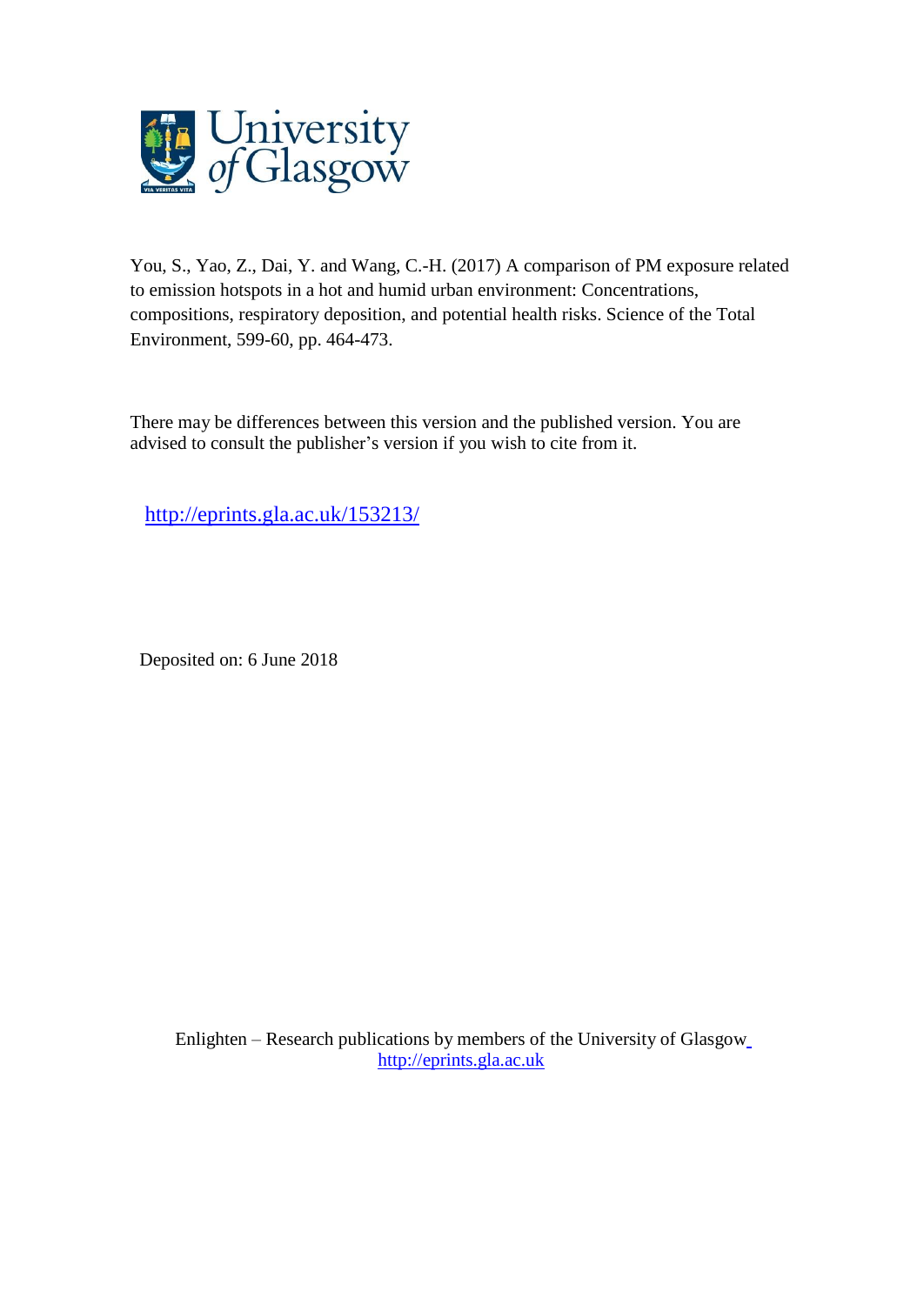| $\mathbf{1}$   | A comparison of PM exposure related to emission hotspots in a hot and                                     |  |  |  |  |  |  |  |  |  |
|----------------|-----------------------------------------------------------------------------------------------------------|--|--|--|--|--|--|--|--|--|
| 2              | humid urban environment: Concentrations, compositions, respiratory                                        |  |  |  |  |  |  |  |  |  |
| 3              | deposition, and potential health risks                                                                    |  |  |  |  |  |  |  |  |  |
| $\overline{4}$ |                                                                                                           |  |  |  |  |  |  |  |  |  |
| 5              | Siming You <sup>a†</sup> , Zhiyi Yao <sup>b†</sup> , Yanjun Dai <sup>c</sup> , Chi-Hwa Wang <sup>b*</sup> |  |  |  |  |  |  |  |  |  |
| 6              |                                                                                                           |  |  |  |  |  |  |  |  |  |
| 7              | <sup>a</sup> NUS Environmental Research Institute, National University of Singapore, 1 Create Way, Create |  |  |  |  |  |  |  |  |  |
| 8              | Tower, #15-02, Singapore 138602                                                                           |  |  |  |  |  |  |  |  |  |
| 9              | <sup>b</sup> Department of Chemical and Biomolecular Engineering, National University of Singapore, 4     |  |  |  |  |  |  |  |  |  |
| 10             | Engineering Drive 4, Singapore 117585                                                                     |  |  |  |  |  |  |  |  |  |
| 11             | "School of Mechanical Engineering, Shanghai Jiao Tong University, 800 Dong Chuan Road,                    |  |  |  |  |  |  |  |  |  |
| 12             | Shanghai, 200240                                                                                          |  |  |  |  |  |  |  |  |  |
| 13             | † Authors contribute equally to this work.                                                                |  |  |  |  |  |  |  |  |  |
| 14             |                                                                                                           |  |  |  |  |  |  |  |  |  |
| 15             | Submitted to                                                                                              |  |  |  |  |  |  |  |  |  |
| 16             | Science of the Total Environment                                                                          |  |  |  |  |  |  |  |  |  |
| 17             | April 2017                                                                                                |  |  |  |  |  |  |  |  |  |
| 18             |                                                                                                           |  |  |  |  |  |  |  |  |  |
| 19             |                                                                                                           |  |  |  |  |  |  |  |  |  |
| 20             | *Corresponding Author. Tel: +65 65165079; Fax: +65 67791936;                                              |  |  |  |  |  |  |  |  |  |
| 21             | Email: chewch@nus.edu.sg (C. H. Wang)                                                                     |  |  |  |  |  |  |  |  |  |
| 22             |                                                                                                           |  |  |  |  |  |  |  |  |  |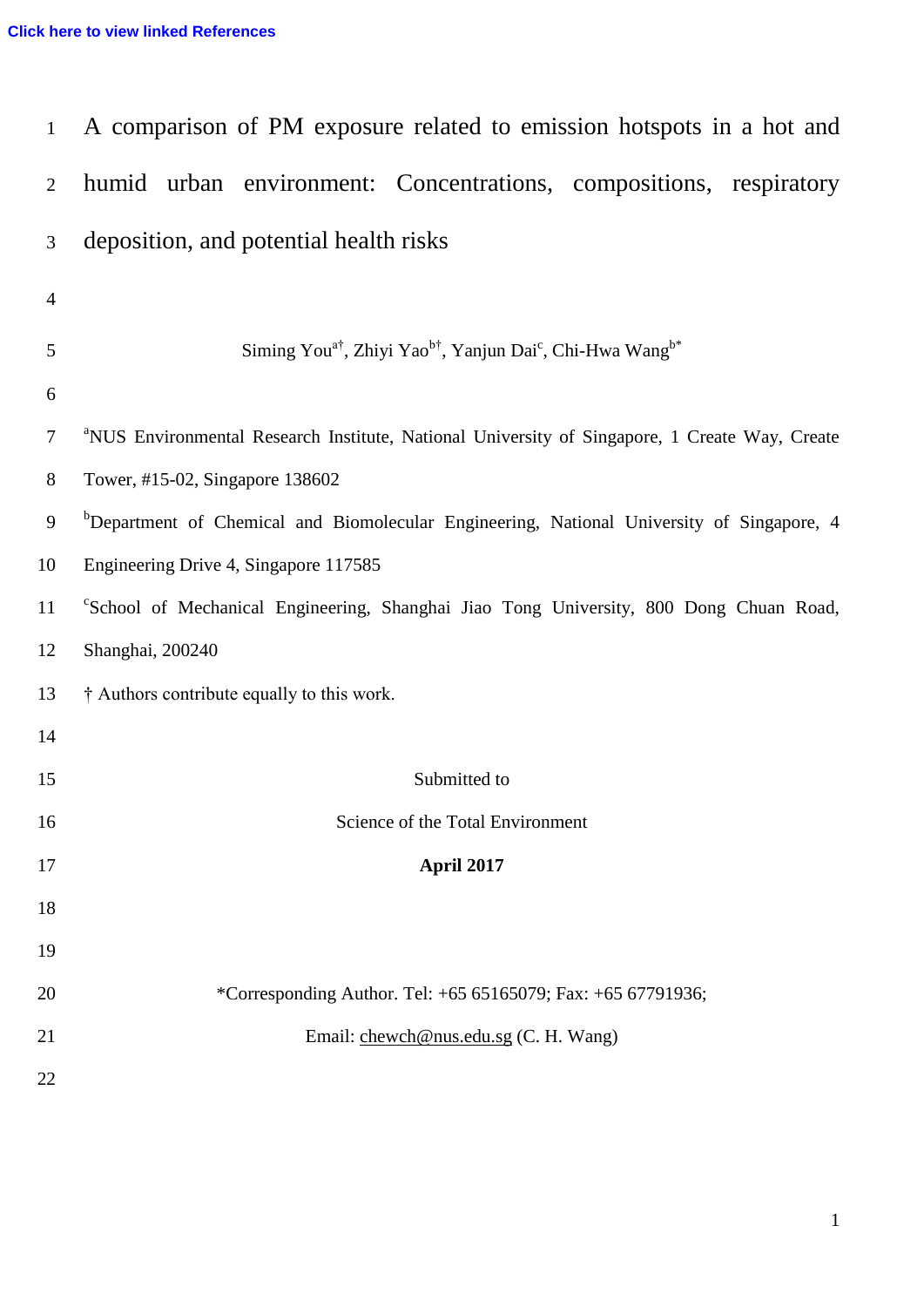# **Abstract**

 Particle number concentration, particle size distribution, and size-dependent chemical compositions were measured at a bus stop, alongside a high way, and at an industrial site in a tropical city. It was 26 found that the industry case had  $4.93 \times 10^{7}$  -  $7.23 \times 10^{7}$  and  $3.44 \times 10^{4}$  -  $3.69 \times 10^{4}$  #/m<sup>3</sup> higher concentration of particles than the bus stop and highway cases in the range of 0.25-0.65 *µ*m and 2.5- 28 32  $\mu$ m, respectively, while the highway case had  $6.01 \times 10^5$  and  $1.86 \times 10^3$  #/m<sup>3</sup> higher concentration 29 of particles than the bus stop case in the range of 0.5-1.0  $\mu$ m and 5.0-32  $\mu$ m, respectively. Al, Fe, Na, and Zn were the most abundant particulate inorganic elements for the traffic-related cases, while Zn, Mn, Fe, and Pb were abundant for the industry case. Existing respiratory deposition models were employed to analyze particle and element deposition distributions in the human respiratory system with respect to some potential exposure scenarios related to bus stop, highway, and industry, respectively. It was shown that particles of 0-0.25 *µ*m and 2.5-10.0 *µ*m accounted for around 74%, 74%, and 70% of the particles penetrating into the lung region, respectively. The respiratory deposition rates of Cr and Ni were 170 and 220 ng/day, and 55 and 140 ng/day for the highway and industry scenarios, respectively. Health risk assessment was conducted following the US EPA supplemented guidance to estimate the risk of inhalation exposure to the selected elements (i.e. Cr, Mn, Ni, Pb, Se, and Zn) for the three scenarios. It was suggested that Cr poses a potential 40 carcinogenic risk with the excess lifetime cancer risk (ELCR) of 2.1-98 $\times$ 10<sup>-5</sup> for the scenarios. Mn poses a potential non-carcinogenic risk in the industry scenario with the hazard quotient (HQ) of 0.98. Both Ni and Mn may pose potential non-carcinogenic risk for people who are involved with all the three exposure scenarios.

## **Keywords**

 Air quality; Chemical composition; Particle number concentration; Particle size distribution; Traffic and industry.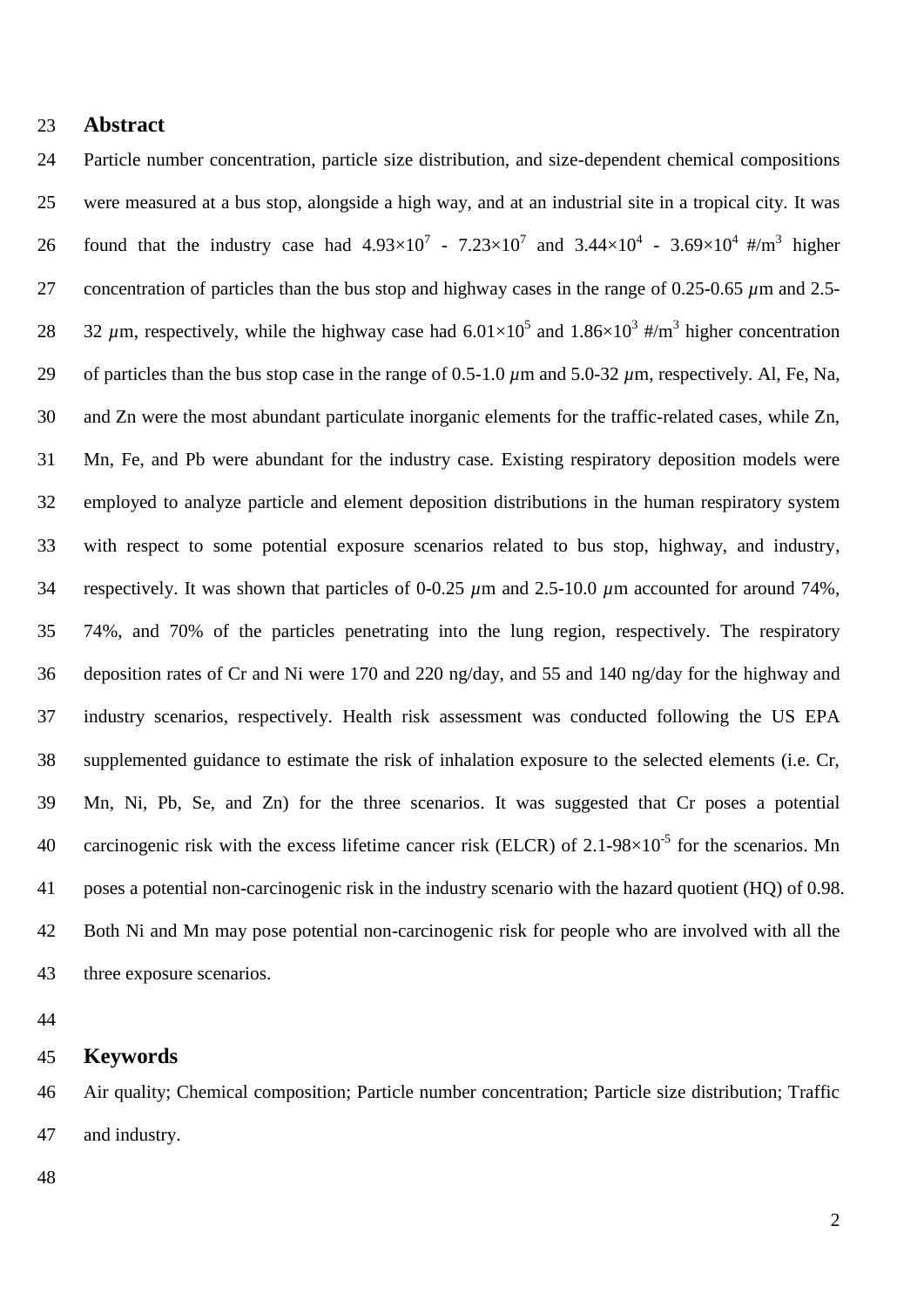## **1 Introduction**

 Airborne particulate matter (PM) poses a potential threat to the health of human beings via inhalation exposure. It has been widely recognized that PM exposure is associated with the increased occurrence of various diseases such as cardiovascular diseases (Donaldson et al., 2001; Liao et al., 1999), respiratory diseases (Atkinson et al., 2001; You et al., 2016), asthma (Norris et al., 1999; Tecer et al., 2008), and lung cancer (Turner et al., 2011). Although the fundamental mechanisms governing the harmful effects on human health are still not fully understood, it is generally recognized that particle number or mass concentration, particle sizes, and size-dependent chemical composition are critical factors affecting human inhalation exposure (Nel, 2005). The size of airborne particles not only affects the amount of particles inhaled but also the distribution of inhaled particles in the human respiratory system. Generally, compared to microparticles, nanoparticles have a greater ability to penetrate deeply into the alveolar region and coat airway surfaces more uniformly (Kleinstreuer and Zhang, 2010). The particle deposition distribution in the human respiratory system could influence their detrimental effect on human health. For example, it was found that the local accumulation of particles within bronchial airway bifurcations, especially at carinal ridges, may play a crucial role in lung cancer induction (Balásházy et al., 2003). On the other hand, the health impact of PM exposure is closely associated with its chemical compositions (Bell et al., 2007). For example, the study by Franklin et al. (2008) showed that certain chemical species such as Al, sulfate, and Ni, 68 could significantly modify the association between  $PM_{2.5}$  (PM with an aerodynamic diameter <2.5  $\mu$ m) and mortality, and the mass of PM<sub>2.5</sub> alone may not be a sufficient metric for the risk assessment of PM exposure.

 Generally, the sources of aerosol may vary from site to site and are closely associated with the size distributions and chemical compositions of resulting airborne PM (Hwang et al., 2008; Lin et al.,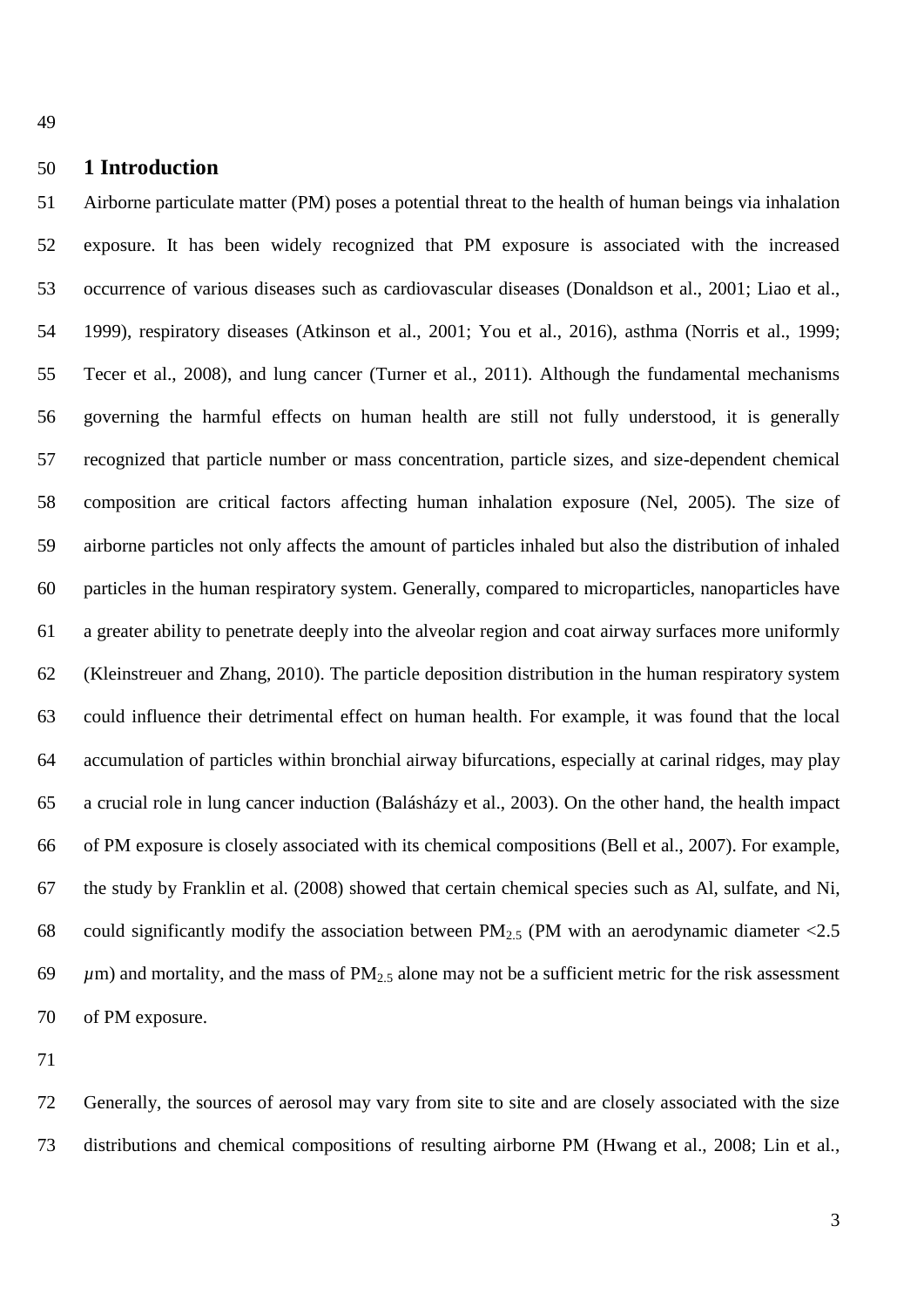2005). Outdoor airborne PM measurements have been conducted previously in both Singapore and some other Southeast Asian countries. For example, Betha et al. (2014) conducted an annual 76 sampling of  $PM_{2.5}$  aerosols on a building rooftop in Singapore and found the  $PM_{2.5}$  concentrations increase during the June 2013 haze episode, mainly due to advection of biomass burning from Sumatra, Indonesia. The temporal evolution of smoke episode in Singapore was investigated by Salinas et al. (2013) to analyze the physical and optical properties of smoke particles in October 2010 and the smoke particle growth due to aging, coagulation and condensation mechanisms was detected over several days. During a peat fire episode in Sumatra, Indonesia, See et al. (2007) conducted a series of ambient air sampling at a rural site, a semirural site, and an urban site to investigate the physical and chemical characteristics of particulate emissions from peat fires. Their source apportionment analysis showed that peat smoke can travel long distances and significantly 85 affect the air quality at locations downwind. The study by Fujii et al. (2015) also characterized  $PM_{2.5}$  during the peatland fire seasons in Sumatra, Indonesia based on ground-based and source-dominated sampling. They specifically looked at the key organic compounds of peatland fire aerosols and found 88 levoglucosan was the most abundant compound among in the  $PM_{2.5}$  mass. The study by Mustaffa et al. (2014) determined the source apportionment of surfactants in marine aerosols at two selected stations along the Malacca Straits based on the principal component analysis combined with multiple linear regression. The study showed that the surfactants in tropical coastal environments were mainly contributed by sea spray and the anthropogenic sources such as motor vehicles and biomass burning. 93 Khan et al. (2016) conducted the apportionment analysis of PM<sub>2.5</sub> collected at a semi-urban site in Malaysia and identified five potential sources, i.e. motor vehicle emissions coupled with biomass burning, marine/sulfate aerosol, coal burning, nitrate aerosol, and mineral/road dust. Oanh et al. 96 (2013) compared the  $PM_{2.5}$  concentrations among the cases of fixed roadsides, traveling routes in congested urban, and less congested suburban areas of Bangkok. They found that 65-75% of the 98 measurements of roadside  $PM<sub>2.5</sub>$  during dry season exceeded 24 h Thailand ambient air quality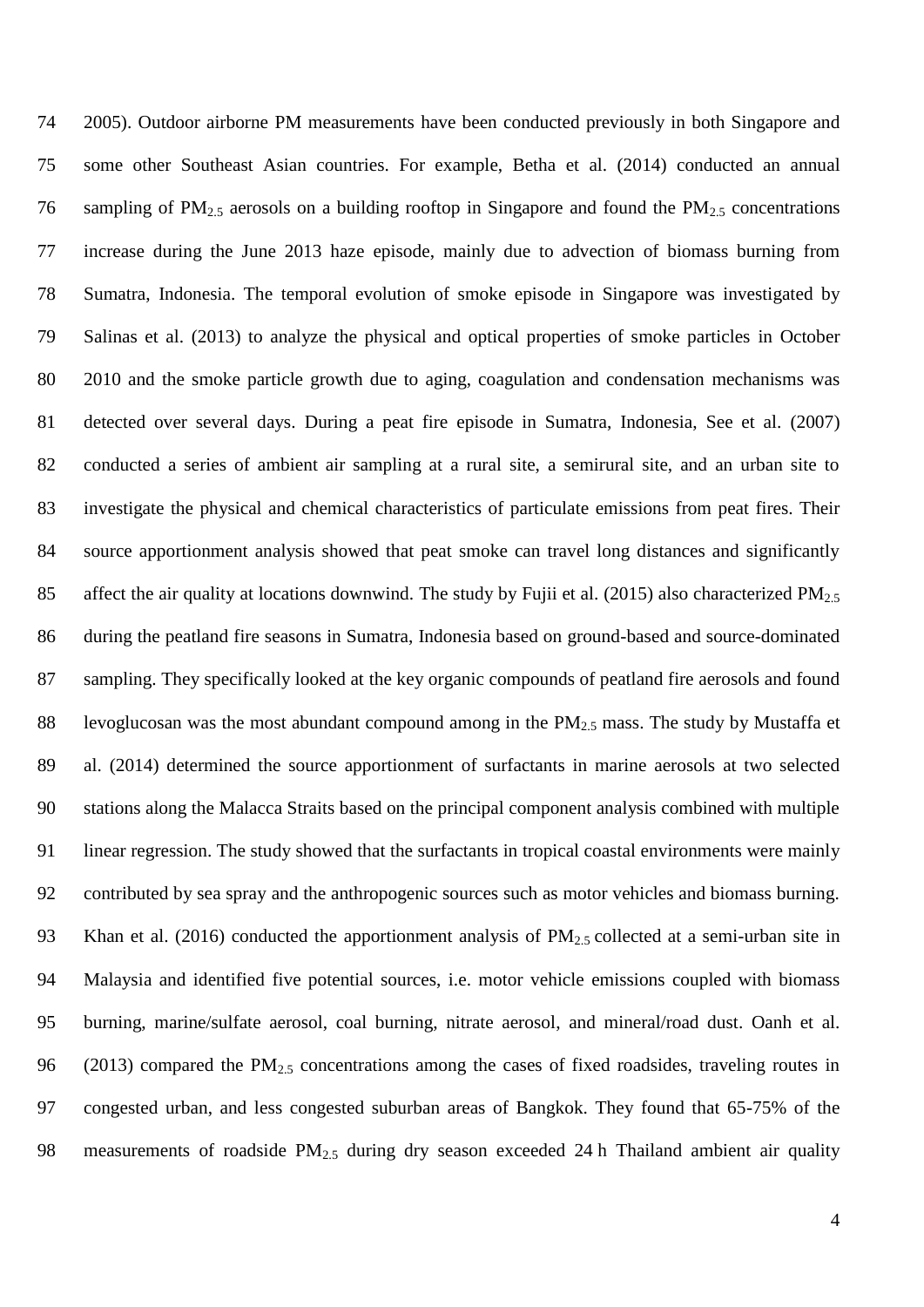99 standard of 50  $\mu$ g m<sup>-3</sup>. However, most of these studies explored the PM levels at background sites but not the ones at the hotspots in an typical urban environment such as traffic, power plant, and industrial emissions, etc (Stone et al., 2010; Yang et al., 2011), but on ones.

 The objectives of this study are to evaluate the specific PM exposure levels related to several major PM emission sources (hotspots) in Singapore which is a tropical city-state and characterized by persistent high temperature and relative humidity (RH) all year long. Bus stops are typical hotspots of PM emission and exposure in Singapore (Velasco and Tan, 2016). The average daily passenger- journeys are 4.4 million out of a population of 5.5 million (LTA, 2015). The areas alongside major highways were also observed to be hotspots with respect to PM pollution (Charron et al., 2007; Harrison et al., 2011). In Singapore, a significant proportion of highways needs to go through residential areas and commercial districts due to limited land space and high population density. Located in the western part of Singapore, the Tuas industrial zone is occupied by various power plants, oil refineries, and waste incineration plants. In this work, we characterized the respective particle number and mass concentrations, particle size distributions, and size-dependent chemical compositions at a bus stop, alongside a high way, and at an industrial site. PMF was then applied to determine the main factors contributing to the particle concentrations at the sites. Existing respiratory deposition models were employed to analyze the deposition distributions of particles and selected non-carcinogenic and carcinogenic elements in the human respiratory system. Health risk assessment was conducted by estimating the hazard quotient (HQ) and excess lifetime cancer risk (ELCR) for the elements.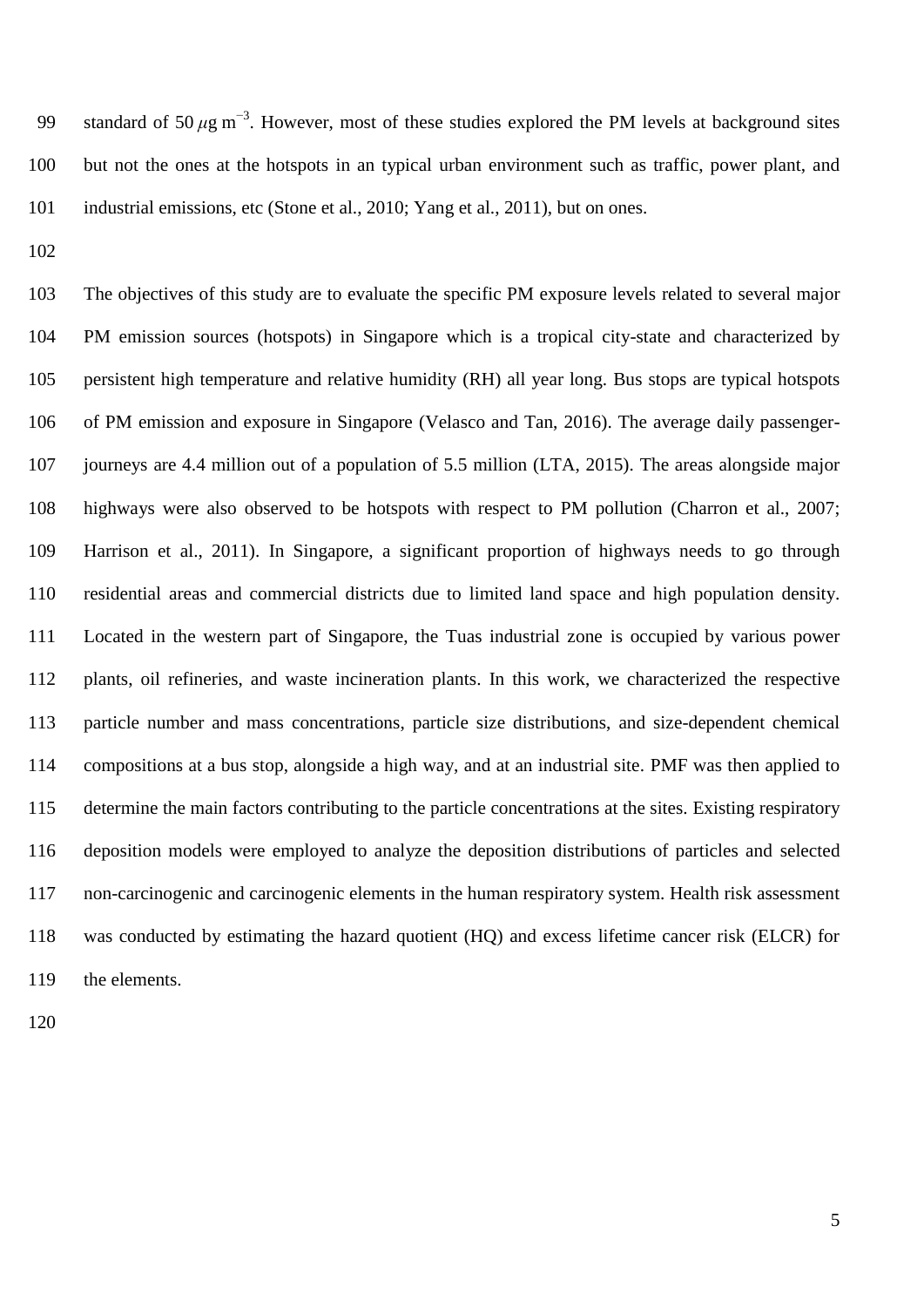## **2 Materials and Methods**

#### 2.1 Measurement Sites and Instrumentation

 A map view of the sampling sites is shown in Figure 1 in the Supporting Information. The bus stop (lat.=1°18'4''N and long.=103°46'26''E) is along Kent Ridge Crescent Road and located outside of the Lee Kong Chian Natural History Museum of the National University of Singapore (NUS). The number of passing vehicles (trucks, cars, and buses) on both the closer and further lanes was counted manually. The detailed data is summarized in Table S1 in the Supplementary Material. The bus stop is shared by five university shuttle bus services and two public bus services. The traffic flow was generally stable with 0.3 trucks per minute, 4.2 cars per minute, and 0.9 buses per minute. Almost all the passing buses (>95%) on the closer lane experienced a stop-start process at the bus stop. Two sampling stations were set up around 1 m away from the curb and 8 m apart at the two ends (front and back) of the bus stop. Each station includes an aerosol spectrometer (GRIMM model 1.109) which sampled particles at a height of 1.5 m indicative of the human breathing zone. A cascade impactor (Sioutas, SKC Inc) was placed onto the front station to measure particle mass concentrations. The spectrometers measured particle number concentrations in the size range of 0.25 136 – 32.0  $\mu$ m. The impactor pumps at has a flow rate of 9 L/min and has five stages, i.e.,  $0 - 0.25$ , 0.25 137 – 0.5,  $0.5 - 1$ ,  $1 - 2.5$ , and  $2.5 - 10 \mu m$ , respectively. The sampling pump of the impactor was calibrated before the field measurements. The highway site (lat.=1°18'14''N and long.=103°46'23''E) is alongside the AYE, a heavily trafficked highway in Singapore and located in the University Town of NUS. The measurement stations are 10 m away to the northeast of the highway and around 200 m apart. 10 m is representative of the distance between some residential buildings and highways in Singapore. The measurement stations are about 2 km away from the west coast. The sampling was conducted on September 15, September 16, September 20, September 23, and September 26 2016, respectively. The industrial site (lat.=1°16'41''N and long.=103°38'10''E) is located in the Tuas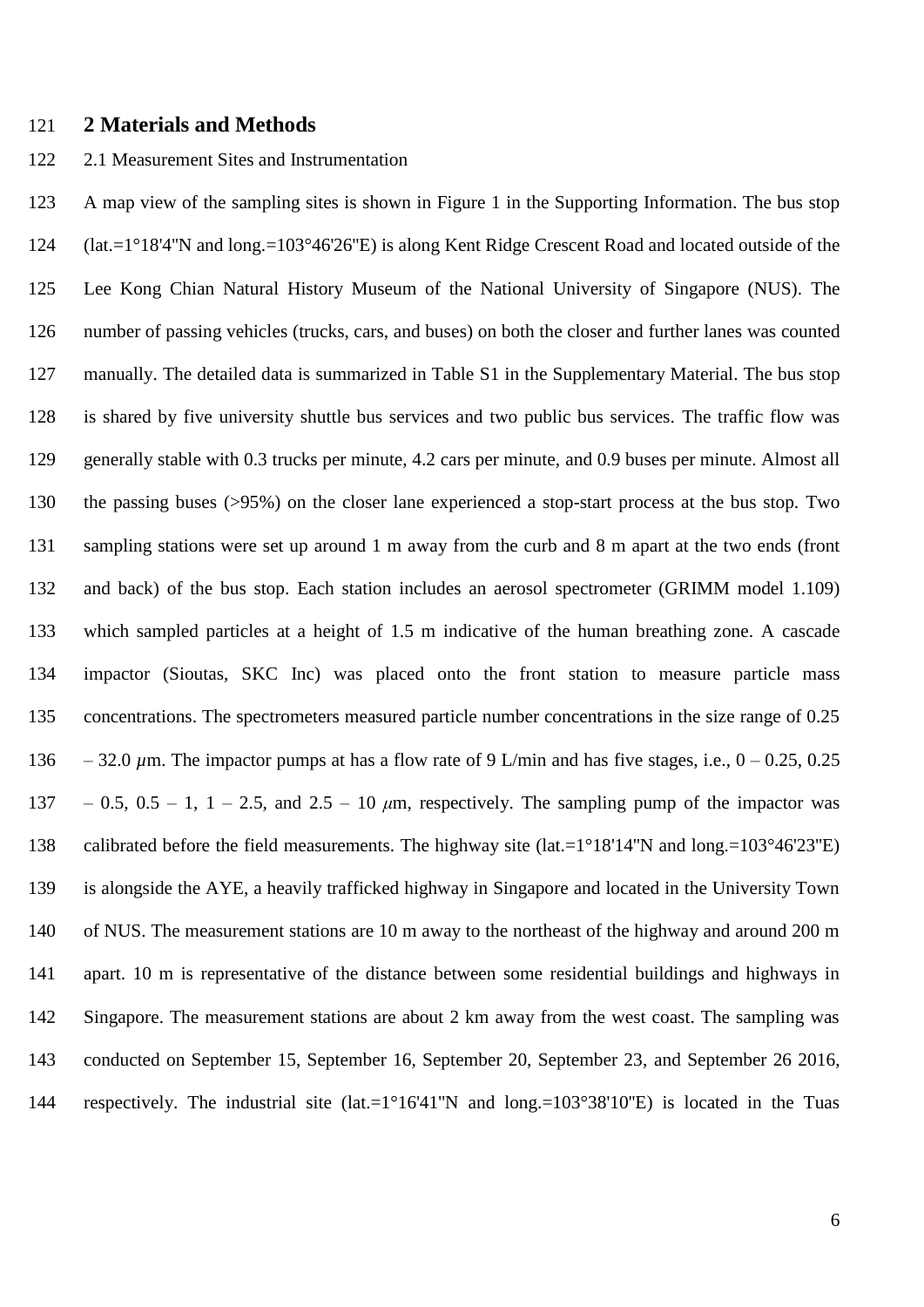145 industrial zone. The sampling site is close to the sea in all the directions (east, south, west, and north) 146 with a shortest distance of around 350 m.

147



148

149 **Figure 1**. A map view of the sampling sites. The red dots denote the sampling sites. A: bus stop; B: 150 highway; C: industry.

- 151
- 152 2.2 Sample Analysis
- 153 2.2.1 Sample preparation

 Before the field measurements, the filters of the impactor were equilibrated in a constant temperature 155 (25<sup>o</sup>C) and humidity (30%) chamber for 48 h. All filters were then weighted using a 3-decimal micrograms weighing balance (Mettler Toledo, Model: XP26). After the sampling, the filters loaded with PM were equilibrated for another 48 h in the chamber followed by the gravimetric analysis. 158 Before the subsequent chemical characterization, the filters were stored at -20 °C. Blank filters were prepared using the same method and used as a control group.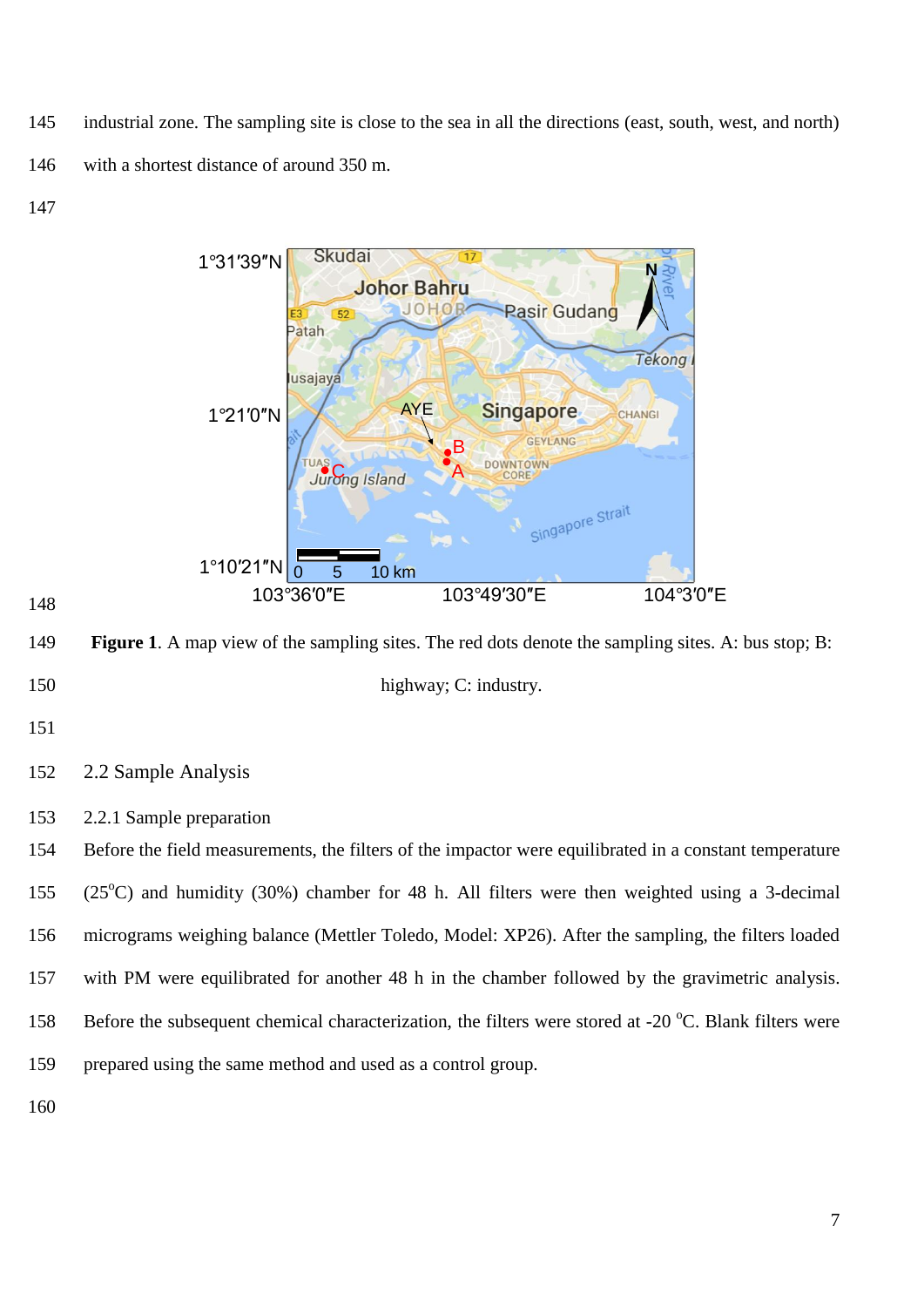2.2.2 Metals

 The metal (Al, Ba, Ca, Cr, Cu, Fe, K, Mg, Mn, Na, Ni, Pb, Se, Sr, and Zn) concentrations in PM was determined following the extraction procedure used by Betha et al. (2014). Each particle-laden filter was firstly cut into two equal parts with one part being used. The metal contents were microwave 165 extracted using HNO<sub>3</sub>, H<sub>2</sub>O<sub>2</sub>, and HF sequentially, and analyzed using an Inductive Coupled Plasma Mass Spectrometer (ICPMS) (ELAN 6100 PerkinElmer, Inc., MA, U.S.A.). The metal concentrations on blank filters were also extracted and served as controls which were subtracted 168 from the concentrations obtained from the experimental samples to minimize systematic bias.

2.2.3 Inorganic anions

171 The inorganic anions (Br,  $SO_4^2$ , Cl, and NO<sup>2</sup>) were firstly extracted in ultrapure water using supersonic beams under 60°C. The anion concentrations were then measured by a Dionex ICS-3000 ion chromatography (IC) system. The concentrations of the anions on blank filters were also extracted and serve as controls which were subtracted from the concentrations obtained from the experimental samples to minimize systematic bias. Detailed information of quality analysis, control and handling of filter extracts were provided in the Supplementary Material.

## 2.3 Air Mass Trajectory

 Transboundary winds could transport particles emitted by regional hotspots (e.g., biomass fire in Indonesia and sea salts from South China Sea) to Singapore (Khan et al., 2016). Especially, the PM emissions from uncontrolled forest and peat land fires in Indonesia have been a major cause for annual haze episodes in Singapore (Betha et al., 2014). 240 h backward air mass trajectory clusters at a height of 500 m were computed using the Hybrid Single-Particle Lagrangian Integrated Trajectory (HYSPLIT) Model (Stein et al., 2015). The trajectory starting time corresponds to the ending time of the last sampling session of each case and one new trajectory was started every 24 h.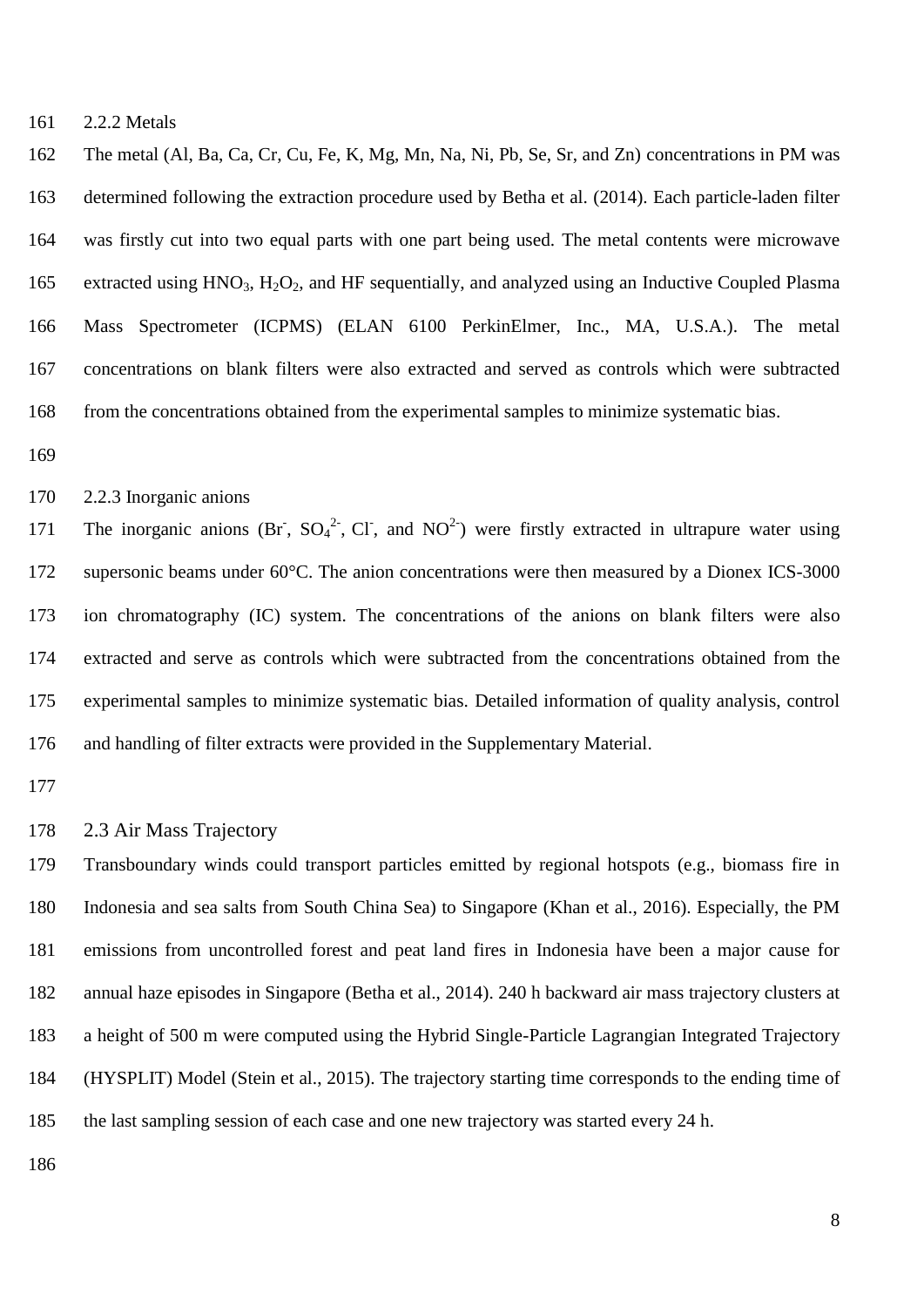## 2.4 Respiratory Deposition Modeling

 Deposition models of nanoparticles and microparticles are generally different because their deposition mechanisms (i.e. inertial impaction, gravitational sedimentation, and Brownian diffusion) differ (Cheng, 2003; Zamankhan et al., 2006). In line with the existing particle deposition models (Chan et al., 1980; Cheng, 2003; Cohen and Asgharian, 1990; Kim and Fisher, 1999; Kim and Iglesias, 1989; Zamankhan et al., 2006; Zhang et al., 2008), the respiratory system is considered in terms of five stages (Figure 2) (zones): oral (stage 1) and nasal (stage 1) airways, trachea (stage 2), bronchial airways from B1 to B6 (stage 3) and from B7 to B15 (stage 4), and the rest of airways (stage 5) for nanoparticles, while four stages: oral (stage 1) and nasal (stage 1) airways, trachea (stage 2), the bronchial airways from B1 to B19 (stage 3), and the rest of airways (stage 4) for microparticles. The amount of particle deposited in the rest of airways is equal to the difference between the total amount of particles inhaled and the amount of particles depositing on the previous airways. The compiled models and parameters for nanoparticle and microparticle deposition in the human respiratory system are summarized in Table S3 – S5 (Please see the Supplementary Material). 



 **Figure 2**. A schematic of the human respiratory system and the arrangements of respiratory stages for nanoparticle and microparticle deposition modeling.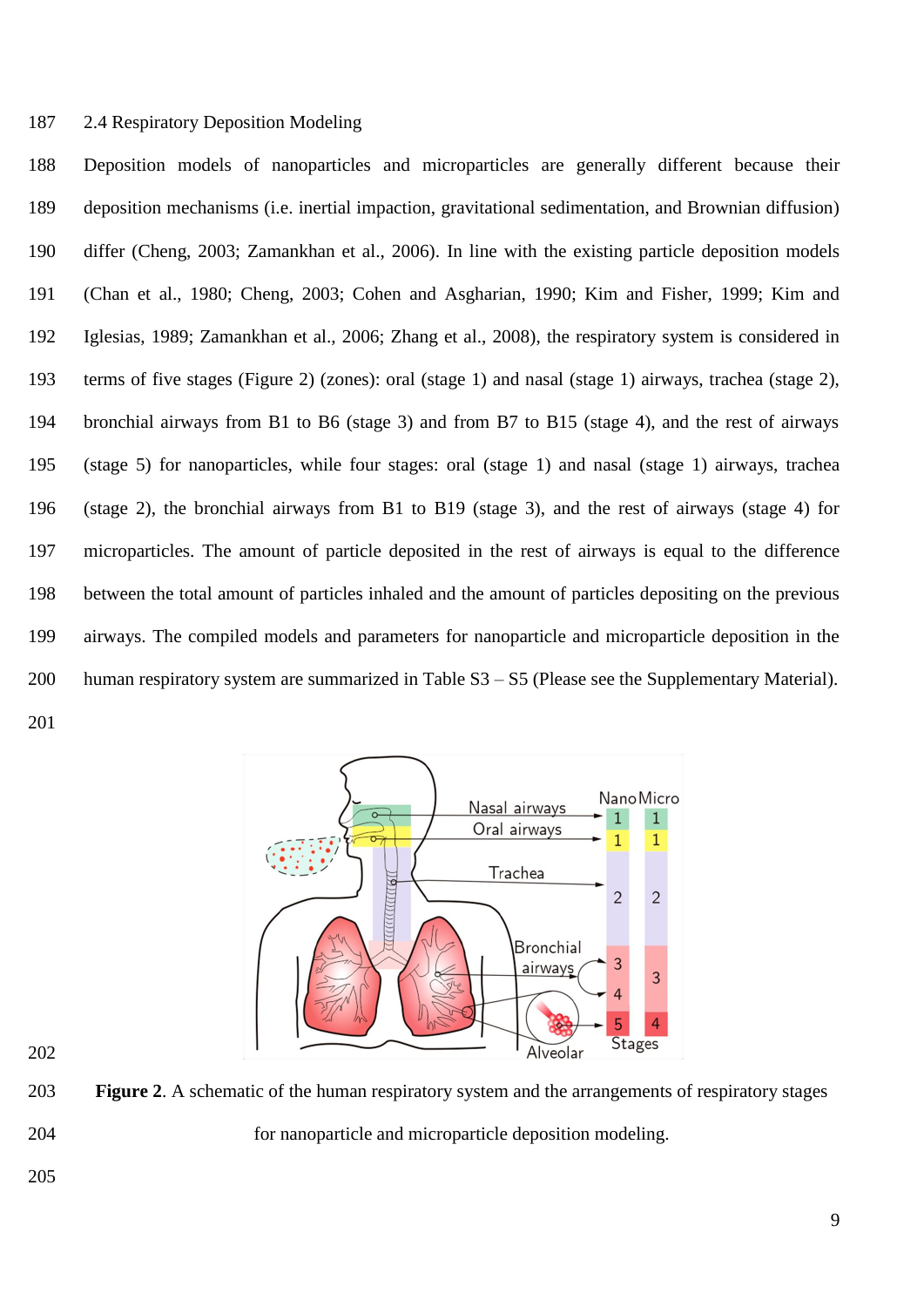The respiratory deposition modeling was conducted with respect to the potential exposure scenarios related to bus stop, highway, and industry. The maximum waiting time for any bus route is around 30 min in Singapore, and the interval between the arrival of two consecutive buses is generally within 10 min (Velasco and Tan, 2016). Hence, 20-min exposure time was considered for the bus stop scenario. For the highway scenario, we considered residents with houses being alongside highways. In Singapore, the houses are commonly naturally ventilated except during sleeping time and thus have a high particle penetration rate (Balasubramanian and Lee, 2007). The air-conditioners are assumed to be able to filter the outdoor particles during the sleeping time (Batterman et al., 2012). In this scenario, residents coming back from work were assumed to stay indoors for 3 hours before sleep and are subject to the influence of the outdoor aerosol concentration designated by the highway case. For the industry scenario, a case that workers work outdoors for 8 hours per day was considered. The particle mass deposition patterns were computed using the average particle mass concentrations and the average size of each size bin corresponding to the impactor data. The deposition patterns of selected elements (i.e. Cr, Mn, Ni, Pb, and Se) in the respiratory system were also explored. The heavy metals pose a remarkable threat to human health because they could bio- accumulate in the human body (Järup, 2003). Meanwhile, according to International Agency for Research on Cancer (IARC) (IARC, 2017), Cr, Ni and Pb are classified as being carcinogenic to humans, possibly carcinogenic to humans, and probably carcinogenic to humans, respectively.

2.5 Health Risk Assessment (HRA)

 The US EPA supplemented guidance (EPA USA, 2009) was applied to estimate the risk of inhalation exposure to the selected elements (i.e. Cr, Mn, Ni, Pb, Se, and Zn) in the three scenarios. The inhalation exposure concentration was estimated by

$$
EC_i = C \times ET \times EF \times ED/ATn \tag{1}
$$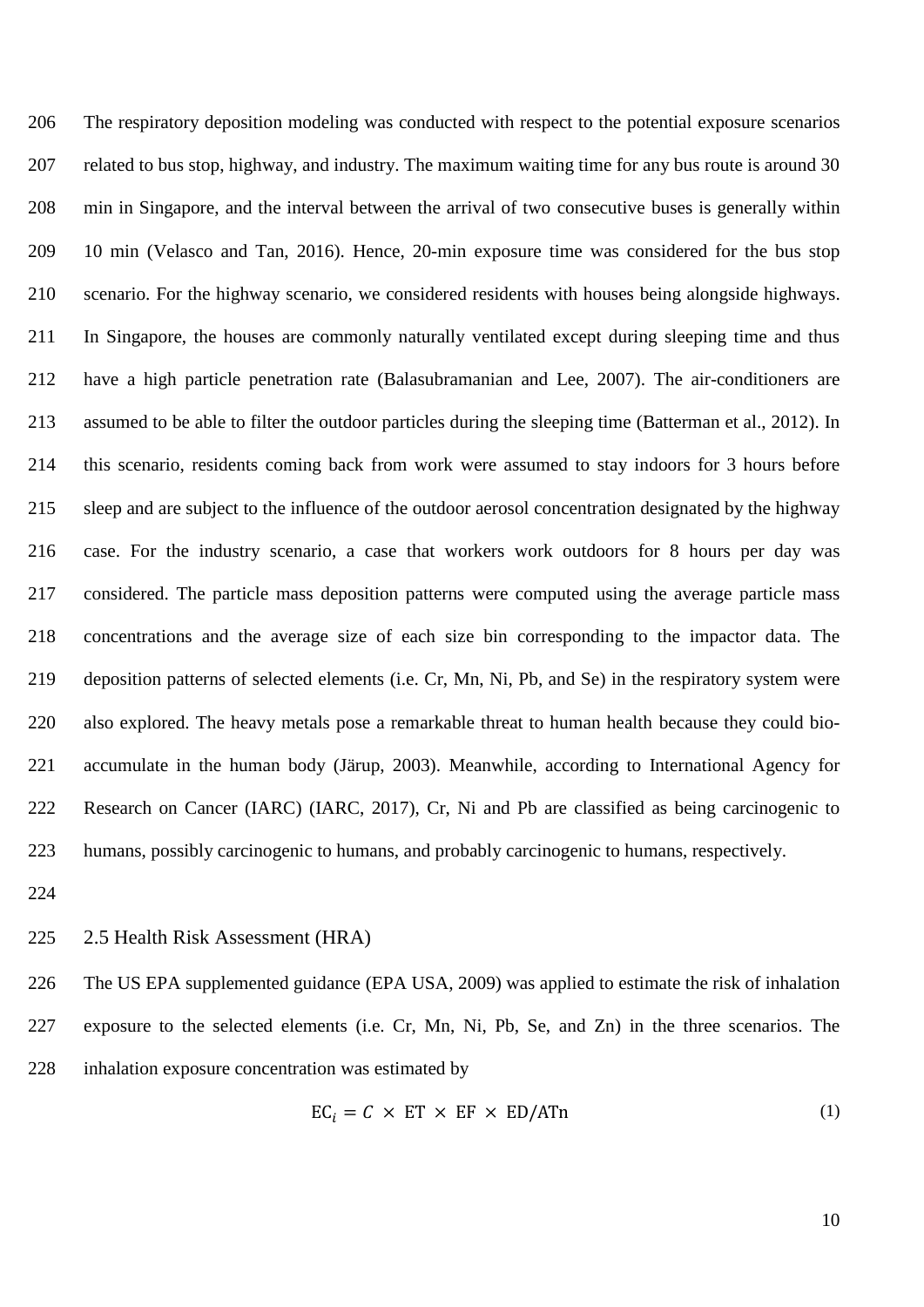229 where C ( $\mu$ g/m<sup>3</sup>) is the average heavy metal concentration in PM. ET (hours/day), EF (days/year), 230 and ED (years) are the exposure time, frequency, and duration, respectively. ATn is the average time 231 of exposure. For non-carcinogens,  $ATn = ED \times 365$  days  $\times$  24 hours/day, while for carcinogens, 232  $\text{ATn=70 years} \times 365 \text{ days} \times 24 \text{ hours/day}.$ 

233

234 For the bus stop scenario,  $ET_b$ ,  $EF_b$ , and  $ED_b$  are 1/3 hour/day, 300 days/year, and 30 years, 235 respectively. For the highway scenario, HRA is also conducted with respect to residents with houses 236 besides the highway with two sub-scenarios of exposure. In the first sub-scenario, residents coming 237 back from work ( $EF_{h1}$ =300 days/year) stay indoors for 3 hours ( $ET_{h1}$ =3 hours/day) before sleep. In 238 the second sub-scenario, residents spend another ( $EF_{h2}=30$  days/year) 30 days being at home for the 239 whole day corresponding to  $ET_{h2} = 15$  hours/day. The overall risk is the summation of the separate 240 risks of the two sub-scenarios. For the industry scenario,  $ET_i$ ,  $EF_j$ , and  $ED_i$  are 8 hours/day, 300 241 days/year, and 30 years, respectively.

242

## 243 The non-carcinogenic risk is considered by the hazard quotient (HQ) as

$$
HQ = ECi/(RfC \times 1000 \mu g m-3)
$$
 (2)

244 where RfC (mg⋅m<sup>-3</sup>) is the inhalation reference concentration. The cut-off point of significant health 245 risks is  $HQ=1$ . The carcinogenic risk is considered by the excess lifetime cancer risk (ELCR) as

$$
ELCR = IUR \times EC_i \tag{3}
$$

246 where IUR (( $\mu$ g m<sup>-3</sup>)<sup>-1</sup>) is the inhalation unit risk. ELCR denotes the probability of developing cancer 247 due to exposure to a specific pollutants for 70 years and its tolerance level is  $1 \times 10^{-6}$ . Both RfC and 248 IUR are obtained from EPA (EPA USA, 2016).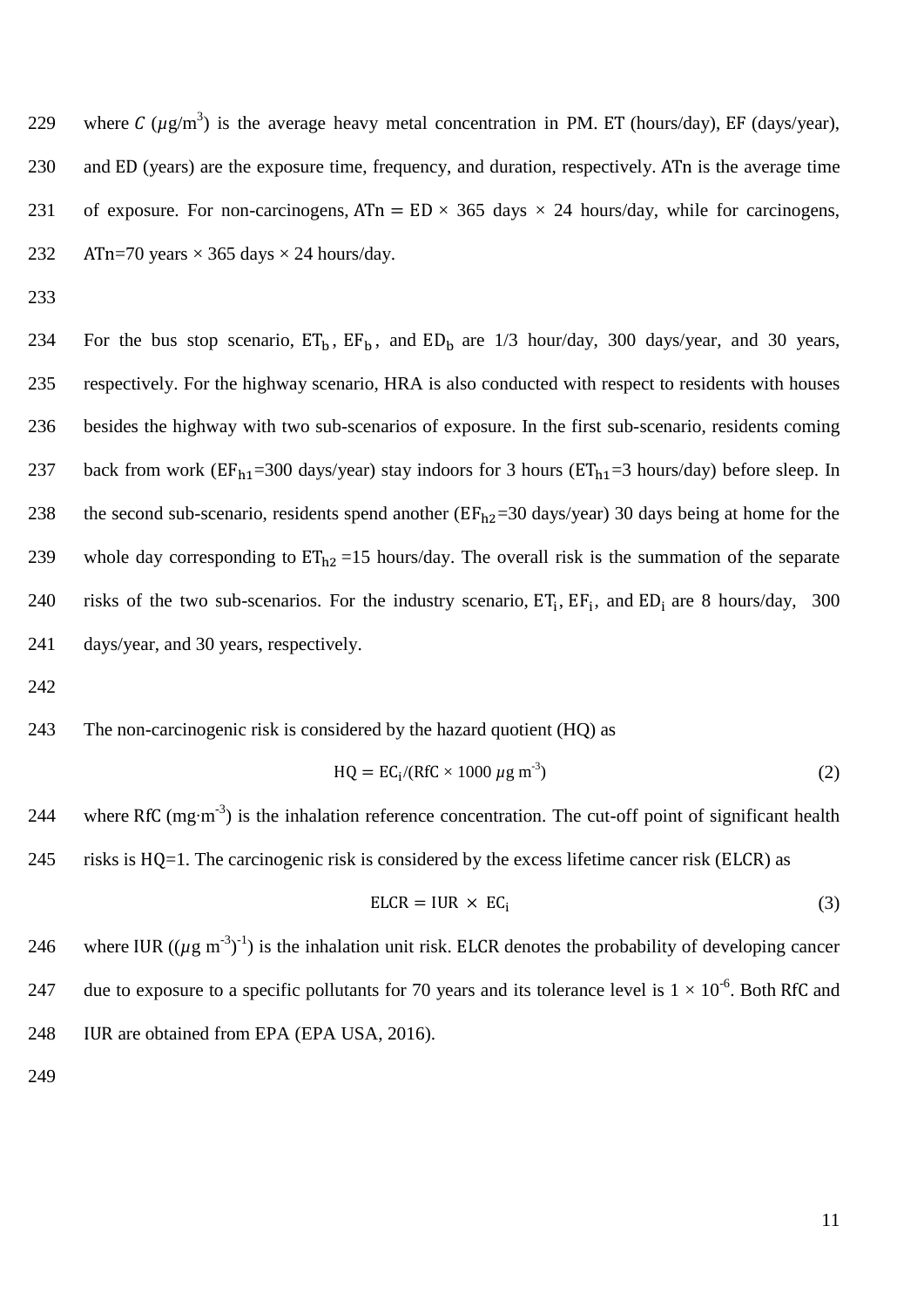## 250 **3 Results and Discussion**

## 251 3.1 Particle Concentrations.

252 The particle number and volume concentrations of the three cases are given in Table 1. The 253 measured total number concentrations are  $179\pm69$ ,  $156\pm51$ , and  $228\pm157$  #/cm<sup>3</sup> for the cases of bus 254 stop, highway, and industry, respectively. The average number concentration of particles between 255 0.3 - 10  $\mu$ m at four different sites (urban, industrial, residential and rural) of Chiang Mai, Thailand 256 was reported to be around 6.8  $\frac{\text{#}}{\text{cm}^3}$  (Tippayawong et al., 2006). The smaller number concentration 257 found by Tippayawong et al. (2006) compared to that in this work should be related to the fact that (1) 258 they measured the particles of a narrower size range and (2) their measurements were not directly at 259 the emission hotspots. Khan et al. (2015) observed an average number concentration of particles 260 between 0.25 and 2.5  $\mu$ m to be 223 #/cm<sup>3</sup> from the measurements on a building rooftop in Selangor, 261 Malaysia. Around 99.9% of the total particle number concentrations are accounted for by particles in 262 the range between 0.25 and 2.5 *µ*m. Khan et al. (2015) found that particles between 0.25 - 0.5 *µ*m 263 contributed to over 99% of the particles between 0.25 - 32  $\mu$ m via their rooftop measurements in 264 Malaysia. The study by Tippayawong et al. (2006) found that over 90% of the number 265 concentrations of particles between 0.3 - 10 *µ*m at the urban and industrial sites in Chiang Mai, 266 Thailand were accounted for by particles between 0.3 - 1  $\mu$ m. It is worth noting that the number 267 concentration of PM<sub>2.5</sub> could reach as high as  $1.7 \times 10^5$  cm<sup>-3</sup> in Indonesia during a peat fire episode 268 (See et al., 2007). The volume concentrations (spherical particles) are estimated to be  $10.8\pm4.0$ , 269 11.1 $\pm$ 4.8, and 18.0 $\pm$ 8.6  $\mu$ m<sup>3</sup>/cm<sup>3</sup>, among which particles in the range between 0.25 and 2.5  $\mu$ m 270 account for 39.2%, 33.8%, and 26.2%, for the cases of bus stop, highway, and industry, respectively. 271 The industry case has  $4.93 \times 10^7 - 7.23 \times 10^7$  and  $3.44 \times 10^4 - 3.69 \times 10^4$ #/m<sup>3</sup> higher number of particles 272 than the bus stop and highway cases in the range between  $0.25 - 0.65 \mu m$  and  $2.5 - 32 \mu m$ , 273 respectively, while the highway case has  $6.01 \times 10^5$  and  $1.86 \times 10^3$  #/m<sup>3</sup> higher number of particles 274 than the bus stop case in the range between  $0.5 - 1.0 \mu m$  and  $5.0 - 32 \mu m$ , respectively.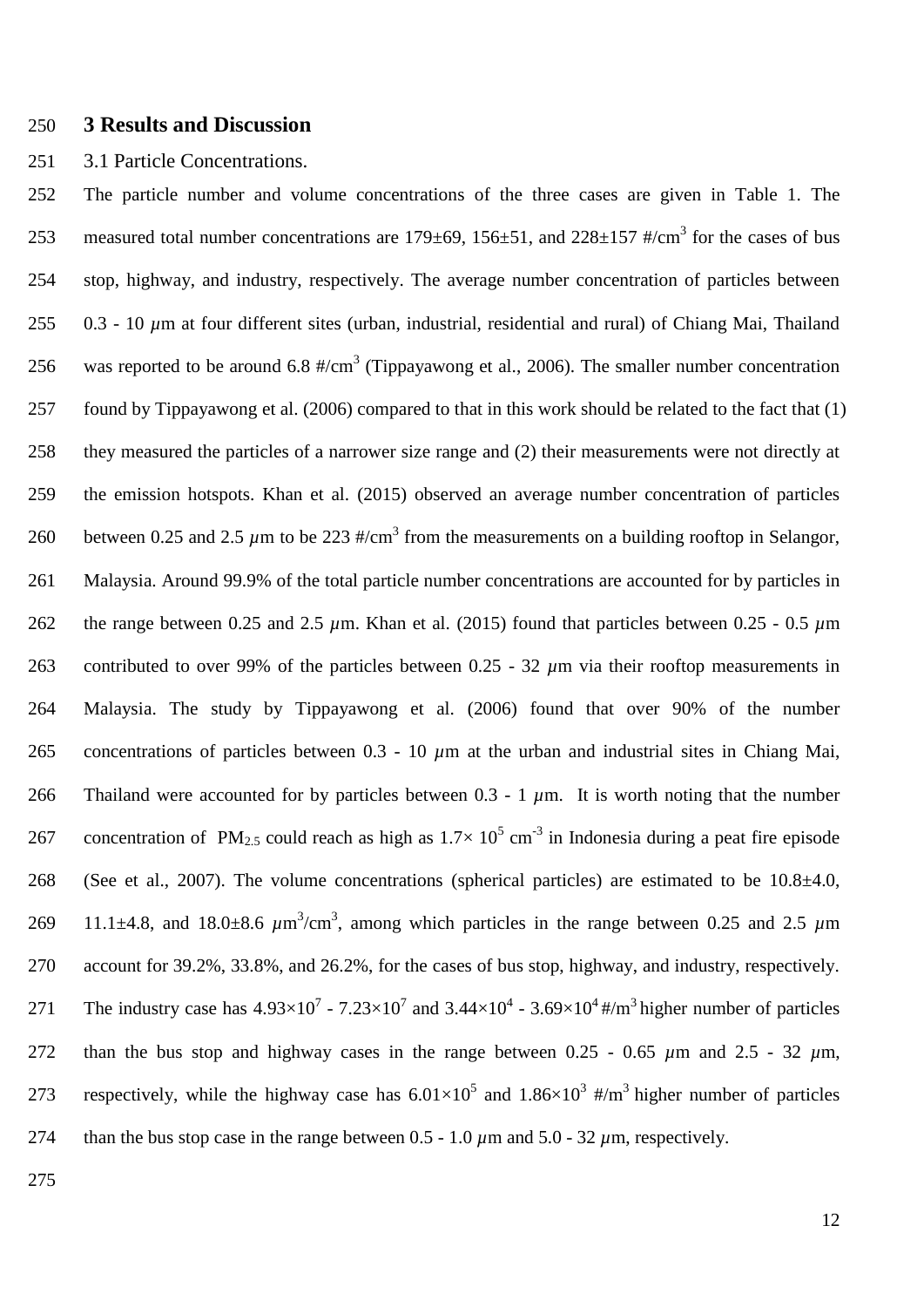276 **Table 1.** Particle (0.25 - 32 *µ*m) number and volume concentrations.

| Site                                                  | Bus stop   | Highway   | Industry  |
|-------------------------------------------------------|------------|-----------|-----------|
| Number concentration $(\frac{\text{#}}{\text{cm}^3})$ | $179(69)*$ | 156(51)   | 228 (157) |
| Volume concentration $(\mu m^3/cm^3)$                 | 10.8(4.0)  | 11.1(4.8) | 18.0(8.6) |

277 \*: Values in the brackets are standard deviations.

278

 Figure 3 shows the normalized particle number and volume size distributions. The particle number distributions generally have a single mode, while the particle volume distributions exhibit bimodal 281 features. For the particle diameter larger than 0.4  $\mu$ m, there are limited differences in the normalized number concentration distributions among the three cases. Tippayawong et al. (2006) also found that 283 the particle number concentrations and size distributions in the range of  $0.3$ -10.0  $\mu$ m did not exhibit any apparent different between the different sites (urban, industrial, residential and rural) in Chiang Mai, Thailand.

286

287 Similar to the study by Khan et al. (2015), the distributions are fitted by the lognormal equation, 288  $y = ae^{-(\frac{(\ln D_p - \ln b)}{\sqrt{2} \ln c)^2}}$ , where y is the normalized particle number or volume concentrations. 289 is the particle diameter and corresponds to the averages of the size bin edges.  $a, b$ , and  $c$  are the 290 fitting parameters with  $b$  referring to as the count median diameter (CMD) or volume median 291 diameter (VMD), and  $c$  as the geometric standard deviation (GSD). For the normalized number 292 concentration distributions, the particle diameter is only shown up to 10  $\mu$ m (actually, the number 293 concentration of particles larger than 10  $\mu$ m is negligible) to make the comparison among the three 294 cases more differentiable. The fitting results are listed in Table 2. It is shown that both the CMD and 295 GSD for the number concentration distributions are similar to each other for the three cases. The 296 CMD of this work is larger than while the GSD is smaller than those (around 230 nm for CDM and 297 1.3 for GSD) found in the study by Khan et al. (2015) which took measurement on a building rooftop. 298 The results suggest that emissions studied in this work have relatively large particle size while the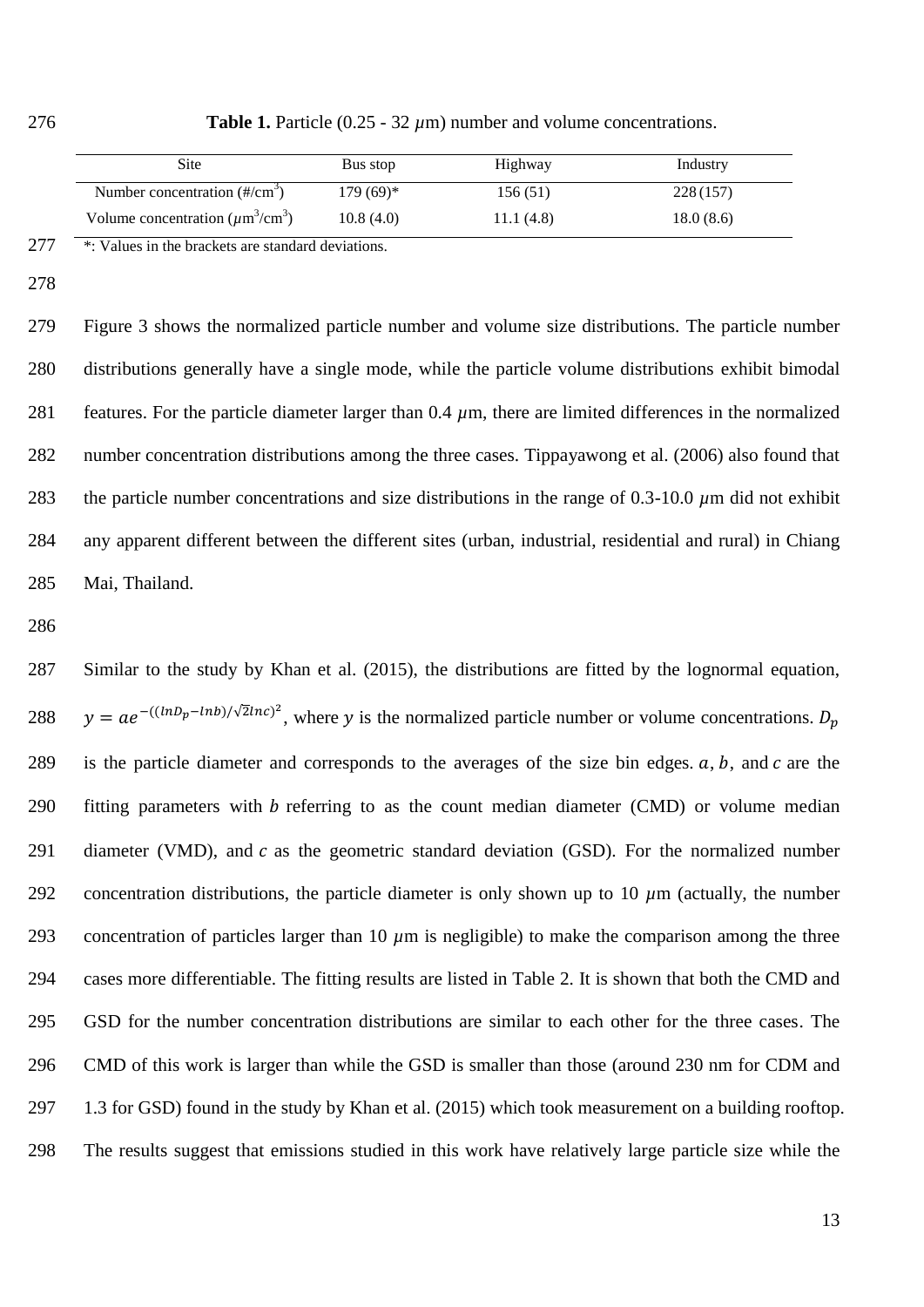deviations of particle number concentration across different particle size ranges are relatively small compared with those in the study by Khan et al. (2015). The reason may be these two studies were conducted at different sampling location with different sources of emission. The volume distributions have two VMDs in the accumulation (0.1 - 2 *µ*m) and coarse (>2 *µ*m) mode, respectively. The highway case has the lowest accumulation-mode VMD, suggesting the effect of significant vehicle- related emissions generating relatively small particles. The industry case has a larger coarse-mode VMD than the traffic-related cases. The accumulation- and coarse-mode VMDs of this work are generally larger than the mass median diameter (MMD) (ca. 190 and 2200 nm) reported in the study by Khan et al. (2015). This may be related to the fact that our measurements are closer to the hotspots under an assumption that there are no significant particle density variations across different particle sizes.

- 310
- 

311 **Table 2.** Results of lognormal fittings against the normalized particle number and volume 312 concentration distributions.

|                   | Fitting<br>parameters | Bus stop | Highway | Industry |
|-------------------|-----------------------|----------|---------|----------|
|                   | $CMD$ (nm)            | 282.6    | 279.5   | 282.3    |
| Normalized number | <b>GSD</b>            | 1.10     | 1.10    | 1.09     |
|                   | $R^2$                 | 0.97     | 0.98    | 0.98     |
|                   | $VMD_{1#}(nm)$        | 273.1    | 179.8   | 267.2    |
|                   | GSD <sub>1</sub>      | 1.34     | 1.63    | 1.33     |
| Normalized volume | $R_1^2$               | 0.82     | 0.80    | 0.80     |
|                   | $VMD2$ (nm)           | 6039.0   | 5530.3  | 8135.6   |
|                   | GSD <sub>2</sub>      | 2.92     | 2.34    | 2.45     |
|                   | $R_2^2$               | 0.70     | 0.90    | 0.96     |

 $313$   $\overline{a}$   $\overline{b}$   $\overline{c}$  The subscript 1 and 2 denote the fittings with respect to the submicron and micron particles, respectively.

314 \* The values in the bracket denote 95% confidence bounds.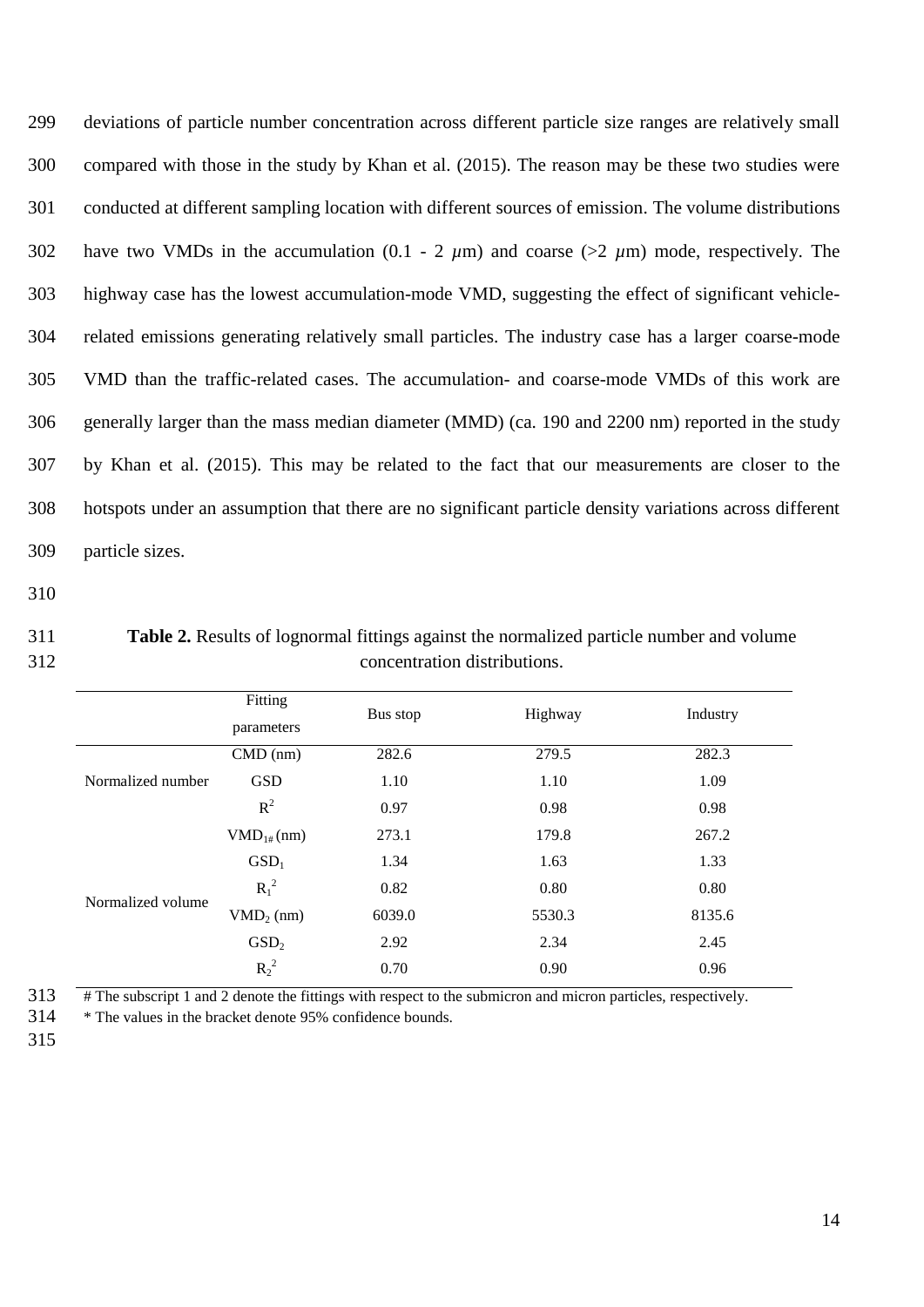

 **Figure 3**. Particle number (a) and volume (b) size distributions with normalized concentrations and corresponding lognormal fittings. Particle sizes correspond to the averages of the size bin edges. The error bars denote one third of the standard deviations.

 The particle mass concentration distributions are shown in Table 3. The traffic-related cases generally have smaller mass concentrations than the industry case in the size range between 0 and 0.5 *µ*m, and 1.0 and 10 *µ*m, which is consistent with the data of particle number concentrations (Figure 3). The particle mass concentrations of the bus stop case are generally smaller than that of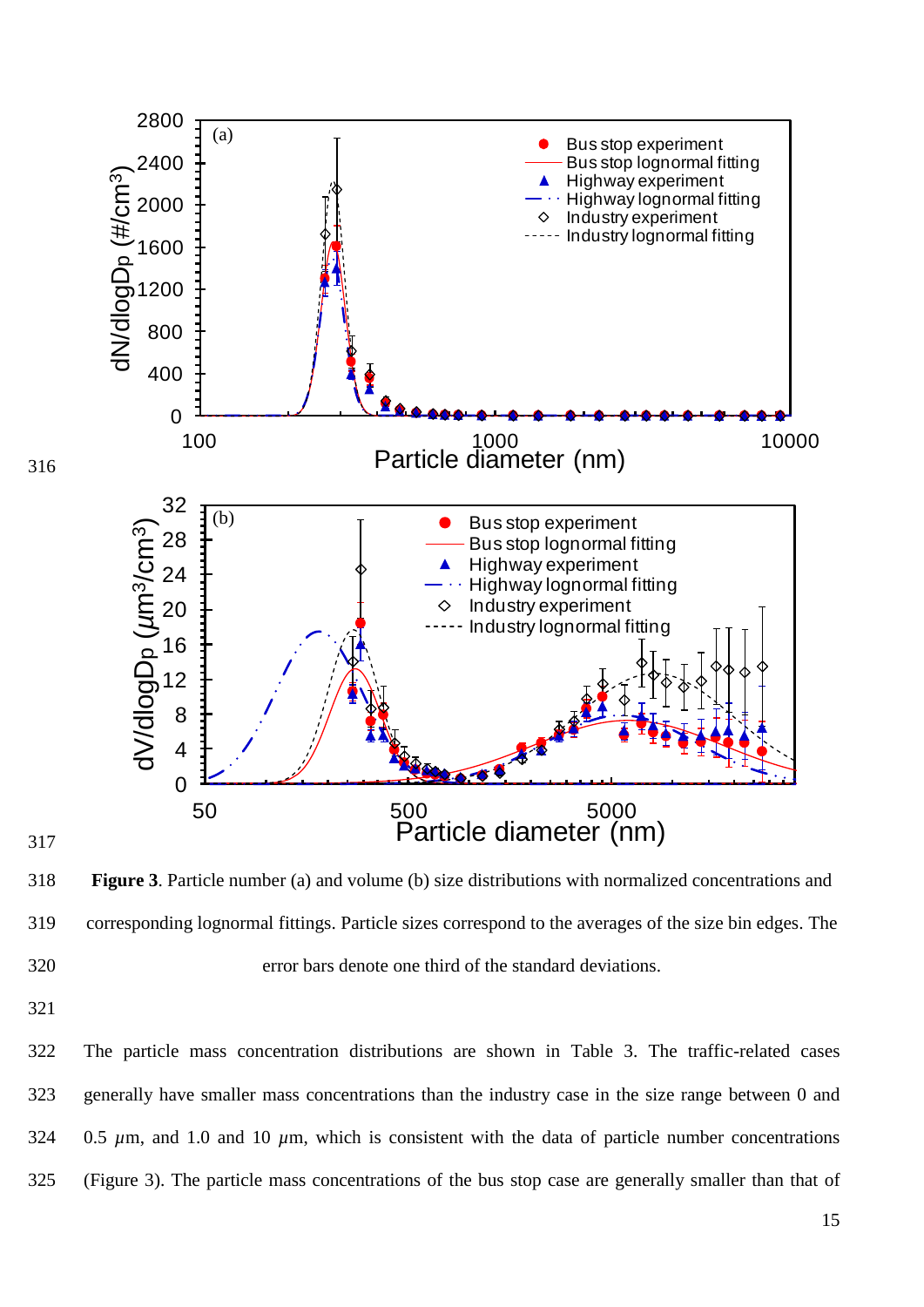| 326 | the highway case except for particles in the range between 0.25 and 0.5 $\mu$ m, which is consistent with                         |
|-----|-----------------------------------------------------------------------------------------------------------------------------------|
| 327 | the data of particle number concentrations as well (Figure 3). This should be related to the fact that                            |
| 328 | the traffic volume on the highway is significantly higher and consisted of by a significant proportion                            |
| 329 | of heavy-duty diesel-powered vehicles (HDDPV), leading to enhanced vehicle-related emissions                                      |
| 330 | (Maykut et al., 2003; Morawska et al., 2008). It is worth noting that the mass concentration of                                   |
| 331 | particles smaller than 0.25 $\mu$ m is significantly higher than that of particles between 0.25 and 0.5 $\mu$ m.                  |
| 332 | This may suggest that there would be significantly high number of particles smaller than 0.25 $\mu$ m.                            |
| 333 | All the three cases have relatively high mass concentrations in the largest (i.e. $2.5 - 10.0 \mu m$ ) and                        |
| 334 | smallest (i.e. $0 - 0.25 \mu m$ ) size bins. The PM <sub>2.5</sub> and PM <sub>10</sub> mass concentrations for the industry case |
| 335 | are around 30% and 40% higher than the cases of bus stop and highway, respectively. The $PM_{2.5}$ to                             |
| 336 | $PM_{10}$ mass ratio (0.671) for the highway case is larger than that for the bus stop case (0.663),                              |
| 337 | corresponding to the greater fine particle emissions from vehicular sources because of the higher                                 |
| 338 | traffic volume of the case of highway. The $PM_{2.5}$ to $PM_{10}$ mass ratio for the industry case is similar                    |
| 339 | to that for the highway case.                                                                                                     |

- 
- 

| 341 | <b>Table 3.</b> Particle mass concentration distributions. |
|-----|------------------------------------------------------------|
|     |                                                            |

| Site            |                 |                    | Mass concentration <sup>#</sup> ( $\mu$ g/m <sup>3</sup> ) |                   |                      |
|-----------------|-----------------|--------------------|------------------------------------------------------------|-------------------|----------------------|
|                 | 0–0.25 $\mu$ m  | $0.25 - 0.5 \mu m$ | $0.5 - 1.0 \,\mu m$                                        | $1.0 - 2.5 \mu m$ | $2.5 - 10.0 \,\mu m$ |
| Bus stop        | $11.68(0.16)^*$ | 3.79(0.19)         | 0.97(0.18)                                                 | 2.87(0.14)        | 10.27(0.30)          |
| Highway         | 14.44(0.16)     | 2.04(0.16)         | 2.44(0.25)                                                 | 4.02(0.16)        | 10.93(0.18)          |
| Industrial site | 16.13(0.16)     | 5.81(0.16)         | 1.65(0.23)                                                 | 5.10(0.18)        | 13.77(0.07)          |

# On average, three repeated gravimetric measurements were taken. The precision of the microscale for weighing filters

is 0.001mg.

\*: Values in the brackets are standard deviations.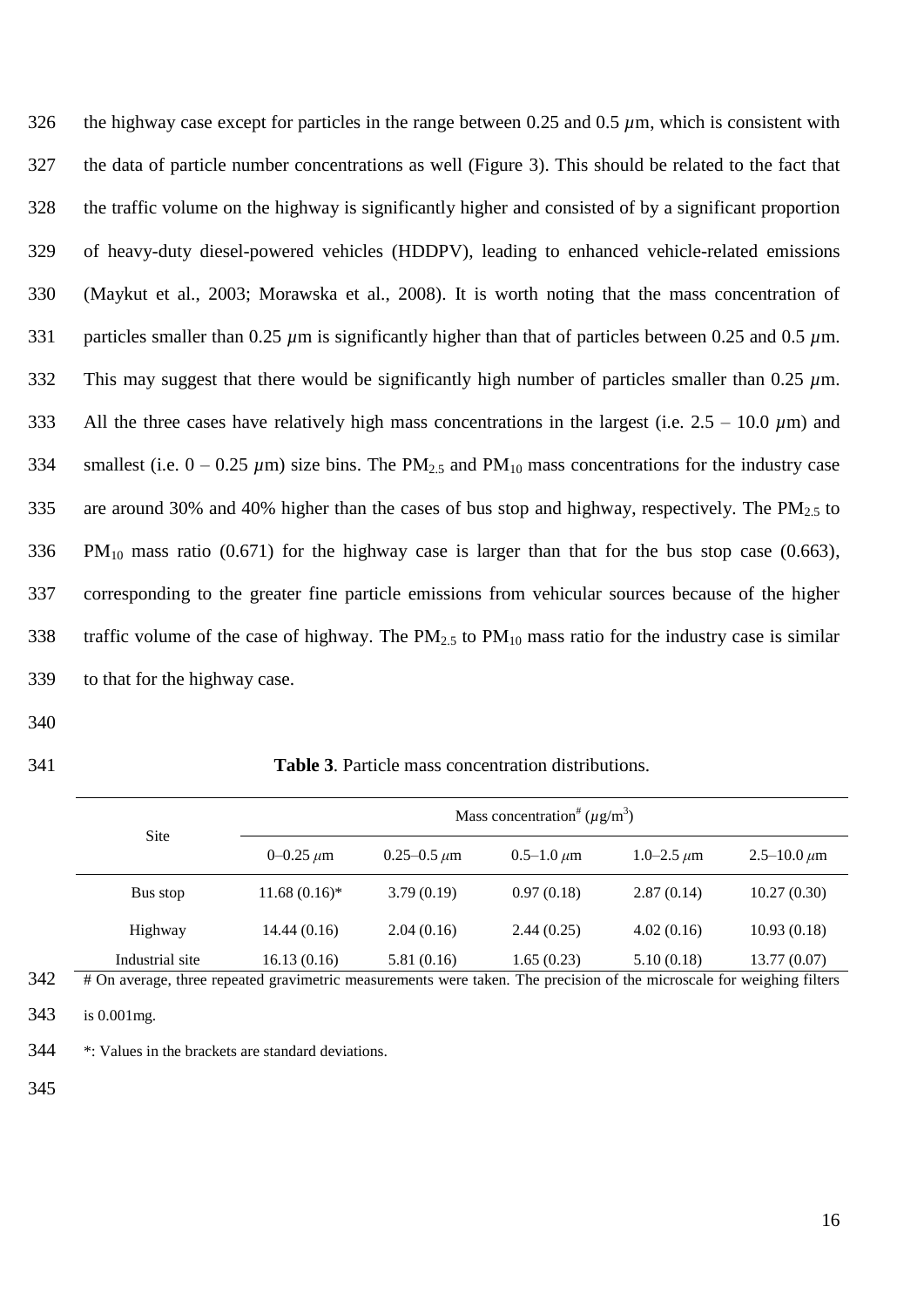#### 3.2 Size-dependent Chemical Compositions

 The size-dependent chemical compositions are listed in Table 4. For the case of bus stop, Al, Fe, Na, and Zn are the most abundant inorganic elements in PM. Zn and Fe may be contributed by the non- exhaust sources of vehicular emissions i.e., road-tire interaction and brake wear, respectively. Zn is abundant in tires while Fe is an important brake wear metal (Amato et al., 2011; Councell et al., 2004). As one of major crustal elements (Marcazzan et al., 2003), Fe may have also come from the traffic-induced resuspension of soil dust. The same source may also contribute to Al which has a similar size-dependent concentration distribution to Fe. Both sea-salts and road-salts may have contributed to the Na content in the traffic-related cases (Furusjö et al., 2007).

 Similar to the case of bus stop, Al, Fe, Na, and Zn are also the most abundant inorganic elements in PM for the case of highway, in line with the considerable role of vehicular emissions in both of the 358 cases. However, the overall concentrations of these elements in  $PM_{10}$  and  $PM_{2.5}$  for the highway case are generally higher than that for the bus stop case, which is consistent with the overall higher traffic volume and speed on the highway. For example, although sea-salts may affect the bus stop and highway sites similarly, there should be significantly more road-salts for the highway site in view of the higher traffic volume and speed on the highway, resulting in high Na concentrations in large particles (Beevers and Carslaw, 2005; Thorpe et al., 2007). Moreover, the significant more HDDPV under high-speed cruise phase on the highway may have led to more Na emission in particles smaller 365 than 0.5  $\mu$ m (Robert et al., 2007). As a result, the Na concentration in PM<sub>10</sub> and PM<sub>2.5</sub> of the highway case is about double of that of the bus case. The driving modes of vehicles could affect the size-dependent chemical compositions (Beevers and Carslaw, 2005; Thorpe et al., 2007). For example, the Fe concentration in particles smaller than 0.25 *µ*m for the case of bus stop is significantly higher than that for the case of highway. This should be related to the fact that frequent deceleration and braking events occur at the bus stop giving rise to a significant number of brake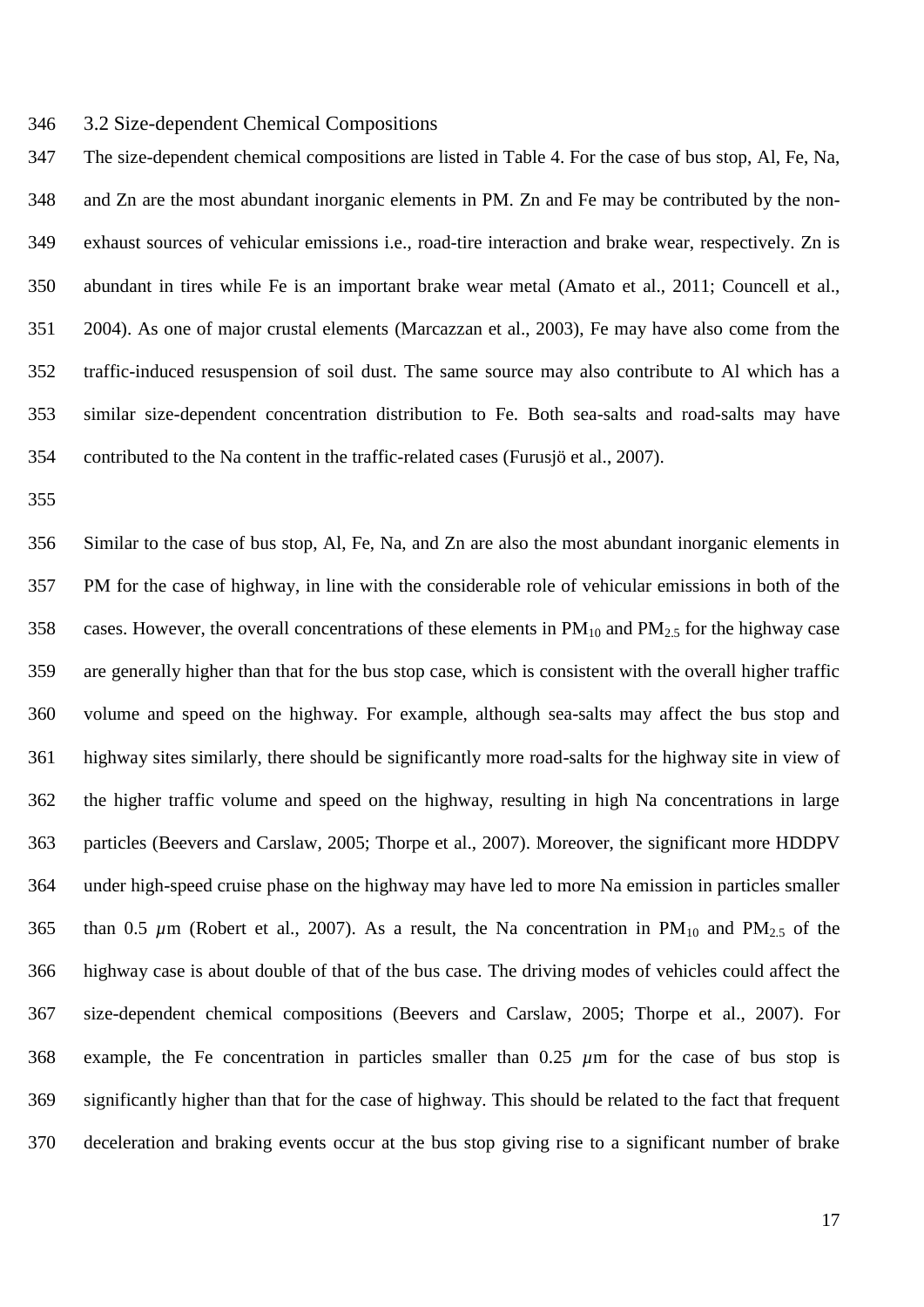wear particles of the number mode smaller than 0.25 *µ*m and thus increasing the Fe concentration 372 (Vu et al., 2015). The K concentration in  $PM_{10}$  and  $PM_{2.5}$  for the highway case is about  $3-4$  times of that for the bus stop case, which could potentially be attributed to two aspects. First, the larger number of HDDPV on the highway than the bus stop contributes to more K in particles smaller than 375 0.5  $\mu$ m (Dallmann et al., 2014). Second, as an inorganic tracer for biomass burning (Cheng et al., 2013), some of K should have come from the long-distance transport of particles emitted from forest and peat land fires in Sumatra, Indonesia. During the sampling periods at the bus stop and industry sites, the air masses (Figure 4 (a) and (c)) mainly came from java and South China Sea and brought particles emitted from ships and sea spray. On the other hand, during the sampling periods at the highway site, the air masses (Figure 4 (b)) originated from Sumatra (to the southeast of Singapore) brought the particles emitted by the forest and peat land fires (Betha et al., 2014).

- 382
- 

383 **Table 4**. Size-dependent chemical compositions.

|                                         |                               |                           | Bus stop                               |                              |                                       | Highway                    |                           |                           |                                          | Industry                              |                           |                           |                          |                                                   |                           |
|-----------------------------------------|-------------------------------|---------------------------|----------------------------------------|------------------------------|---------------------------------------|----------------------------|---------------------------|---------------------------|------------------------------------------|---------------------------------------|---------------------------|---------------------------|--------------------------|---------------------------------------------------|---------------------------|
| $C^{#}$<br>(ng<br>/m<br>$3\overline{)}$ | $2.5 -$<br>$10 \mu$<br>m      | $1.0 -$<br>$2.5\mu$<br>m  | $0.5 -$<br>$1 \mu m$                   | 0.25<br>$0.5\mu$<br>m        | $0 -$<br>0.25<br>$\mu$ m              | $2.5 -$<br>$10\mu$<br>m    | $1.0 -$<br>$2.5\mu$<br>m  | $0.5 -$<br>$1 \mu m$      | 0.25<br>$0.5\mu$<br>m                    | $0 -$<br>0.25<br>$\mu$ m              | $2.5 -$<br>$10 \mu$<br>m  | $1.0 -$<br>$2.5\mu$<br>m  | $0.5 -$<br>$1 \mu m$     | 0.25<br>$\overline{\phantom{a}}$<br>$0.5\mu$<br>m | $0 -$<br>0.25<br>$\mu$ m  |
| A <sub>1</sub>                          | 540.<br>67<br>(17.<br>$(48)*$ | 312.<br>12<br>(7.4)<br>3) | 179.<br>46<br>(3.5)<br>5)              | $***$                        | 60.2<br>6<br>(9.5)<br>(0)             | 1228<br>.99<br>(28.<br>11) |                           | 509.<br>57<br>(12.<br>27) | 94.3<br>$\overline{c}$<br>(5.2)<br>2)    | 261.<br>54<br>(9.8)<br>3)             | 240.<br>53<br>(8.3)<br>8) | 104.<br>70<br>(15.<br>27) |                          | 72.8<br>$\mathfrak{Z}$<br>(6.4)<br>5)             | 122.<br>42<br>(4.1)<br>4) |
| Ba                                      | 8.77<br>(0.2)<br>6)           | 5.93<br>(0.0)<br>8)       | 2.79<br>(0.5)<br>1)                    | $\qquad \qquad \blacksquare$ | 1.90<br>(0.2)<br>2)                   | 34.1<br>3<br>(0.6)<br>7)   | 5.07<br>(0.2)<br>7)       | 9.76<br>(0.3)<br>2)       | 2.59<br>(0.4)<br>9)                      | 5.39<br>(0.3)<br>9)                   | 6.27<br>(0.3)<br>1)       | 1.82<br>(0.4)<br>1)       | ÷,                       | 3.31<br>(0.0)<br>3)                               | 3.62<br>(0.5)<br>(0)      |
| Ca                                      | 173.<br>02<br>(1.9)<br>3)     | 73.7<br>6<br>(6.4)<br>5)  | 86.2<br>$\overline{2}$<br>(3.2)<br>(0) |                              |                                       | 513.<br>01<br>(15.<br>12)  |                           | 191.<br>92<br>(2.9)<br>9) | 5.43<br>(3.4)<br>8)                      | 85.1<br>$6\,$<br>(8.5)<br>3)          | 62.5<br>9<br>(5.9)<br>1)  |                           |                          |                                                   |                           |
| Cu                                      |                               |                           |                                        |                              |                                       | 67.7<br>9<br>(2.0)<br>1)   |                           | 39.7<br>9<br>(0.4)<br>7)  |                                          | 6.49<br>(1.0)<br>5)                   |                           |                           |                          |                                                   |                           |
| Cr                                      | 3.28<br>(0.2)<br>6)           | 5.37<br>(0.2)<br>1)       | 9.13<br>(0.0)<br>9)                    | 1.35<br>(0.0)<br>9)          | 31.4<br>$\overline{7}$<br>(0.3)<br>5) | 19.8<br>8<br>(0.9)<br>8)   | 11.4<br>5<br>(0.1)<br>4)  | 22.1<br>6<br>(0.4)<br>6)  | 12.5<br>6<br>(0.2)<br>6)                 | 33.5<br>8<br>(0.1)<br>2)              | 6.42<br>(0.1)<br>3)       | 1.46<br>(0.2)<br>3)       | 1.32<br>(0.1)<br>7)      | 1.24<br>(0.0)<br>8)                               | 39.7<br>8<br>(0.6)<br>4)  |
| Fe                                      | 177.<br>79<br>(1.2)<br>5)     | 55.0<br>6<br>(1.5)<br>(0) | 48.7<br>5<br>(0.8)<br>8)               |                              | 103.<br>58<br>(1.2)<br>2)             | 825.<br>53<br>(6.9)<br>2)  | 142.<br>50<br>(0.3)<br>1) | 271<br>(4.1)<br>6)        | 152.<br>19<br>(2.0)<br>$\left( 0\right)$ | 71.4<br>$\overline{2}$<br>(1.0)<br>7) | 533.<br>29<br>(5.3)<br>6) | 171.<br>42<br>(2.4)<br>9) | 77.8<br>8<br>(2.0)<br>6) | 168.<br>07<br>(1.0)<br>6)                         | 483.<br>96<br>(8.1)<br>1) |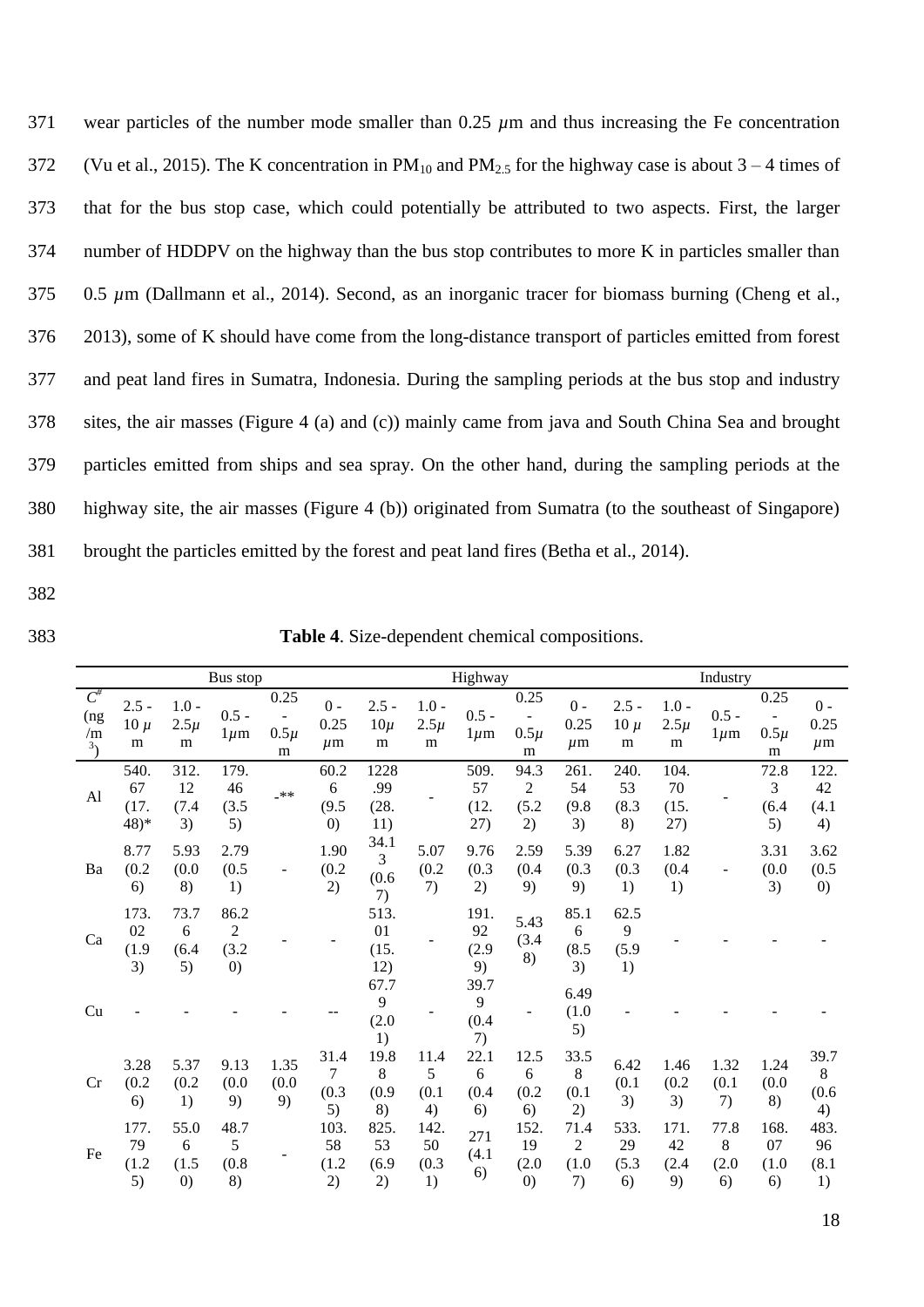|     | $\bf K$                                                                                                                                                                                                                                                                                                                                                                                                                             | 124.<br>06<br>(0.6)<br>3)         | 50.2<br>$\tau$<br>(5.1)<br>1)                                                                           | 14.4<br>$8\,$<br>(6.6)<br>7)        |                                | 36.9<br>$\mathfrak{Z}$<br>(5.6)<br>6)         | 396.<br>43<br>(17.<br>18)         |                                     | 159.<br>32<br>(5.9)<br>7)           | 63.1<br>$\sqrt{2}$<br>(7.9)<br>9) | 154.<br>41<br>(9.5)<br>6)                            | 40.0<br>$\mathfrak{Z}$<br>(3.0)<br>9)                | 38.4<br>$\mathbf{1}$<br>(3.2)<br>2)                  | 1.70<br>(0.4)<br>3)                       | 53.9<br>5<br>(8.2)<br>1)          | 154.<br>98<br>(18.<br>63)               |
|-----|-------------------------------------------------------------------------------------------------------------------------------------------------------------------------------------------------------------------------------------------------------------------------------------------------------------------------------------------------------------------------------------------------------------------------------------|-----------------------------------|---------------------------------------------------------------------------------------------------------|-------------------------------------|--------------------------------|-----------------------------------------------|-----------------------------------|-------------------------------------|-------------------------------------|-----------------------------------|------------------------------------------------------|------------------------------------------------------|------------------------------------------------------|-------------------------------------------|-----------------------------------|-----------------------------------------|
|     | M<br>$\mathbf{g}% _{T}=\mathbf{g}_{T}=\mathbf{g}_{T}=\mathbf{g}_{T}=\mathbf{g}_{T}=\mathbf{g}_{T}=\mathbf{g}_{T}=\mathbf{g}_{T}=\mathbf{g}_{T}=\mathbf{g}_{T}=\mathbf{g}_{T}=\mathbf{g}_{T}=\mathbf{g}_{T}=\mathbf{g}_{T}=\mathbf{g}_{T}=\mathbf{g}_{T}=\mathbf{g}_{T}=\mathbf{g}_{T}=\mathbf{g}_{T}=\mathbf{g}_{T}=\mathbf{g}_{T}=\mathbf{g}_{T}=\mathbf{g}_{T}=\mathbf{g}_{T}=\mathbf{g}_{T}=\mathbf{g}_{T}=\mathbf{g}_{T}=\math$ | 87.9<br>$\sqrt{2}$<br>(4.5)<br>1) | 23.1<br>$\mathfrak{S}$<br>(1.7)<br>7)                                                                   | 8.37<br>(1.7)<br>9)                 |                                | 29.7<br>$\,8\,$<br>(1.1)<br>9)                | 164.<br>65<br>(4.9)<br>3)         |                                     | 34.3<br>6<br>(2.7)<br>4)            |                                   | 54.6<br>$\boldsymbol{0}$<br>(1.3)<br>7)              | 23.3<br>$\mathfrak{Z}$<br>(0.5)<br>$\left( 0\right)$ |                                                      |                                           |                                   | 7.08<br>(1.7)<br>6)                     |
|     | M<br>n                                                                                                                                                                                                                                                                                                                                                                                                                              | 2.71<br>(0.1)<br>7)               | 0.84<br>(0.0)<br>2)                                                                                     | 0.87<br>(0.1)<br>6)                 | $\overline{\phantom{a}}$       | 0.74<br>(0.2)<br>4)                           | 26.3<br>$\sqrt{2}$<br>(0.5)<br>7) | 1.54<br>(0.0)<br>7)                 | 2.87<br>(0.2)<br>3)                 | 3.25<br>(0.4)<br>3)               | 4.27<br>(0.0)<br>9)                                  | 9.55<br>(0.1)<br>8)                                  | 4.26<br>(0.2)<br>6)                                  | 0.52<br>(0.1)<br>5)                       | 50.9<br>3<br>(0.9)<br>8)          | 113.<br>25<br>(1.6)<br>7)               |
|     | Na                                                                                                                                                                                                                                                                                                                                                                                                                                  | 765.<br>$25\,$<br>(23.<br>28)     | 683.<br>05<br>(25.<br>75)                                                                               | 331.<br>43<br>(18.<br>89)           |                                | 65.8<br>$\mathfrak{Z}$<br>(5.4)<br>3)         | 1997<br>.10<br>(78.<br>48)        |                                     | 1406<br>.75<br>(25.<br>(06)         | 240.<br>31<br>(25.<br>28)         | 768.<br>46<br>(39.<br>95)                            |                                                      | 74.9<br>5<br>(12.<br>56)                             |                                           | 5.81<br>(1.5)<br>8)               | 151.<br>${\bf 00}$<br>(19.<br>46)       |
|     | Ni                                                                                                                                                                                                                                                                                                                                                                                                                                  | 9.33<br>(0.3)<br>9)               | 20.3<br>$\mathfrak{S}$<br>(0.4)<br>9)                                                                   | 25.7<br>$\mathbf{1}$<br>(0.6)<br>4) | 2.43<br>(0.0)<br>6)            | 12.4<br>$8\phantom{.}$<br>(0.1)<br>1)         | 9.19<br>(0.3)<br>9)               |                                     | 14.6<br>$\mathbf{1}$<br>(0.1)<br>7) | 4.21<br>(0.3)<br>4)               | 9.87<br>(0.3)<br>9)                                  | 11.9<br>$\overline{4}$<br>(0.3)<br>9)                | 5.43<br>(0.0)<br>2)                                  | 3.68<br>(0.2)<br>7)                       | 2.67<br>(0.3)<br>6)               | 11.2<br>5 <sup>5</sup><br>(0.6)<br>9)   |
|     | Pb                                                                                                                                                                                                                                                                                                                                                                                                                                  | 10.2<br>6<br>(0.1)<br>9)          | 5.38<br>(0.0)<br>3)                                                                                     | 4.07<br>(0.0)<br>2)                 | 1.33<br>(0.0)<br>1)            | 3.09<br>(0.0)<br>6)                           | 19.3<br>$\,8\,$<br>(0.0)<br>4)    | 1.48<br>(0.0)<br>7)                 | 3.75<br>(0.0)<br>7)                 | 1.73<br>(0.0)<br>5)               | 5.29<br>(0.0)<br>6)                                  | 3.65<br>(0.0)<br>1)                                  | 1.61<br>(0.0)<br>7)                                  | $\blacksquare$                            | 4.56<br>(0.0)<br>3)               | 9.20<br>(0.0)<br>8)                     |
|     | Se                                                                                                                                                                                                                                                                                                                                                                                                                                  | 0.35<br>(0.0)<br>2)               |                                                                                                         |                                     |                                |                                               | 2.03<br>(0.0)<br>3)               |                                     |                                     |                                   |                                                      | 0.58<br>(0.0)<br>2)                                  | 0.58<br>(0.0)<br>7)                                  |                                           |                                   | 0.58<br>(0.0)<br>7)                     |
|     | <b>Sr</b>                                                                                                                                                                                                                                                                                                                                                                                                                           | 0.21<br>(0.0)<br>8)               |                                                                                                         |                                     |                                |                                               | 3.17<br>(0.2)<br>2)               |                                     | 0.84<br>(0.0)<br>5)                 |                                   |                                                      |                                                      |                                                      |                                           |                                   |                                         |
|     | Zn                                                                                                                                                                                                                                                                                                                                                                                                                                  | 665.<br>76<br>(8.2)<br>1)         | 620.<br>49<br>(4.9)<br>4)                                                                               | 476.<br>01<br>(4.4)<br>9)           | 108.<br>24<br>(2.0)<br>5)      | 86.2<br>6<br>(2.8)<br>3)                      | 716.<br>60<br>(14.<br>50)         |                                     | 110.<br>26<br>(4.6)<br>4)           |                                   | 316.<br>74<br>(6.5)<br>3)                            |                                                      | 20.9<br>$\overline{3}$<br>(3.4)<br>$\left( 0\right)$ |                                           | 163.<br>07<br>(3.3)<br>4)         | 237.<br>36<br>(6.1)<br>2)               |
|     | Br <sub>1</sub>                                                                                                                                                                                                                                                                                                                                                                                                                     | 414.<br>13<br>(18.<br>21)         | 322.<br>42<br>(20.<br>22)                                                                               | 393.<br>44<br>(7.7)<br>3)           | 122.<br>83<br>(4.8)<br>9)      | 59.3<br>$\overline{4}$<br>(5.2)<br>3)         | 619.<br>71<br>(31.<br>90)         | 501.<br>$22\,$<br>(17.<br>66)       | 118.<br>97<br>(11.<br>21)           | 357.<br>39<br>(30.<br>88)         | 39.0<br>$\overline{2}$<br>(2.2)<br>$\left( 0\right)$ | 744.<br>72<br>(10.<br>09)                            | 328.<br>45<br>(17.<br>10)                            | 260.<br>50<br>(8.8)<br>7)                 | 162.<br>29<br>(7.1)<br>1)         | 68.7<br>9<br>(2.6)<br>$\left( 0\right)$ |
|     | Cl <sup>2</sup>                                                                                                                                                                                                                                                                                                                                                                                                                     | 230.<br>43<br>(11.<br>(07)        | 121.<br>71<br>(6.8)<br>8)<br>34.0                                                                       | 120.<br>66<br>(16.<br>71)           | 78.3<br>$\,8\,$<br>(5.7)<br>1) | 95.4<br>$\overline{2}$<br>(3.9)<br>3)<br>33.5 | 181.<br>62<br>(10.<br>02)<br>118. | 52.9<br>$\mathbf{1}$<br>(3.3)<br>2) | 78.6<br>$\sqrt{5}$<br>(3.8)<br>9)   | 79.2<br>$\,8\,$<br>(4.2)<br>4)    | 145.<br>17<br>(7.7)<br>2)                            | 560.<br>23<br>(19.<br>31)<br>36.3                    | 71.3<br>9<br>(3.3)<br>4)                             | 212.<br>$10\,$<br>(11.<br>80)             | 153.<br>30<br>(5.5)<br>4)<br>51.4 | 48.8<br>$\tau$<br>(0.9)<br>8)           |
|     | $\mathbf N$<br>$O_2^-$                                                                                                                                                                                                                                                                                                                                                                                                              |                                   | 9<br>(3.2)                                                                                              |                                     |                                | 5<br>(0.3)                                    | 49<br>(4.1)                       |                                     |                                     |                                   |                                                      | $\overline{7}$<br>(0.7)                              |                                                      |                                           | $\overline{c}$<br>(3.2)           |                                         |
|     | SO<br>$4^{2}$                                                                                                                                                                                                                                                                                                                                                                                                                       | 182.<br>19<br>(3.3)<br>2)         | $\left( 0\right)$<br>111.<br>96<br>(3.9)                                                                | 91.9<br>9<br>(1.7)                  | 258.<br>13<br>(7.0)            | 6)<br>1229<br>.77<br>(54.<br>99)              | 4)<br>166.<br>62<br>(17.<br>76)   | 128.<br>73<br>(23.<br>90)           | 109.<br>$\sqrt{5}$<br>(0.9)         | 349.<br>39<br>(9.8)               | 1465<br>.55<br>(29.<br>54)                           | 6)<br>333.<br>39<br>(13.                             | 111.<br>23<br>(2.2)                                  | 91.7<br>$\overline{\mathcal{A}}$<br>(1.0) | 1)<br>377.<br>41<br>(8.3)         | 979.<br>06<br>(20.                      |
| 384 |                                                                                                                                                                                                                                                                                                                                                                                                                                     |                                   | 7)<br>#: The detection limits for these chemicals are listed in Table S2 of the Supplementary Material. | 1)                                  | 1)                             |                                               |                                   |                                     | 8)                                  | 7)                                |                                                      | 31)                                                  | 3)                                                   | 8)                                        | 4)                                | 16)                                     |

385 \*: Values in the brackets are standard deviations.

386 \*\*: denotes not detectable values.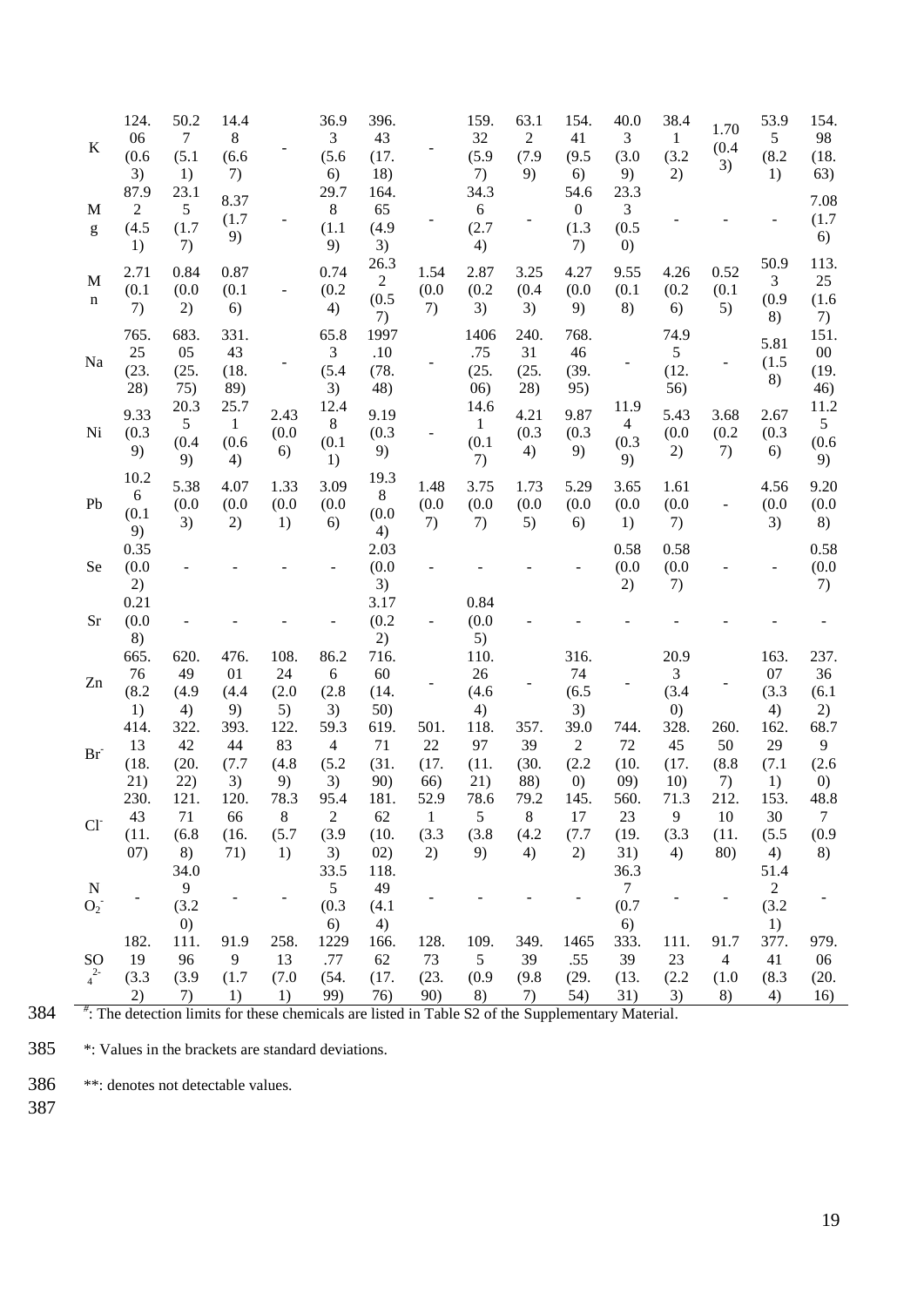

 **Figure 4.** Backward air mass trajectories during the sampling periods of (a) bus stop, (b) highway, and (c) industry computed using the HYSPLIT model.

392 The Al and Na concentrations in  $PM_{10}$  and  $PM_{2.5}$  for the industry case are generally smaller than the traffic-related cases, re-emphasizing the close associations between these elements and vehicular sources. However, the Fe concentration for the industry case is similar to the highway case and 50% - 100% higher than the bus stop case. Some steel-related plants in the industrial zone may have contributed to the relatively high Fe concentration. The Zn and Mn concentrations in the particles 397 smaller than 0.5  $\mu$ m for the industry case are much higher than the traffic-related cases. This suggests the significant emissions of Zn and Mn from some industrial activities such as burning of oil, metallurgical processes, and iron and steel manufacture (Finkelstein and Jerrett, 2007; Marcazzan et al., 2003) in the industrial zone. The Pb concentration in particles smaller than 0.5 *µ*m for the industry case is also higher than that for the traffic-related cases. Several waste incineration plants in the industry zone are potential Pb sources, especially during the treatment of plastic wastes containing lead oxides (Balasubramanian and Qian, 2004). Generally, the metal concentrations obtained in this work are higher than that in the study by Balasubramanian and Qian (2004) which sampled aerosol on a building rooftop in Singapore and thus should better represents the background concentration levels. This re-emphasizes the importance of quantifying the exposure levels near to emission hotspots accessible to people.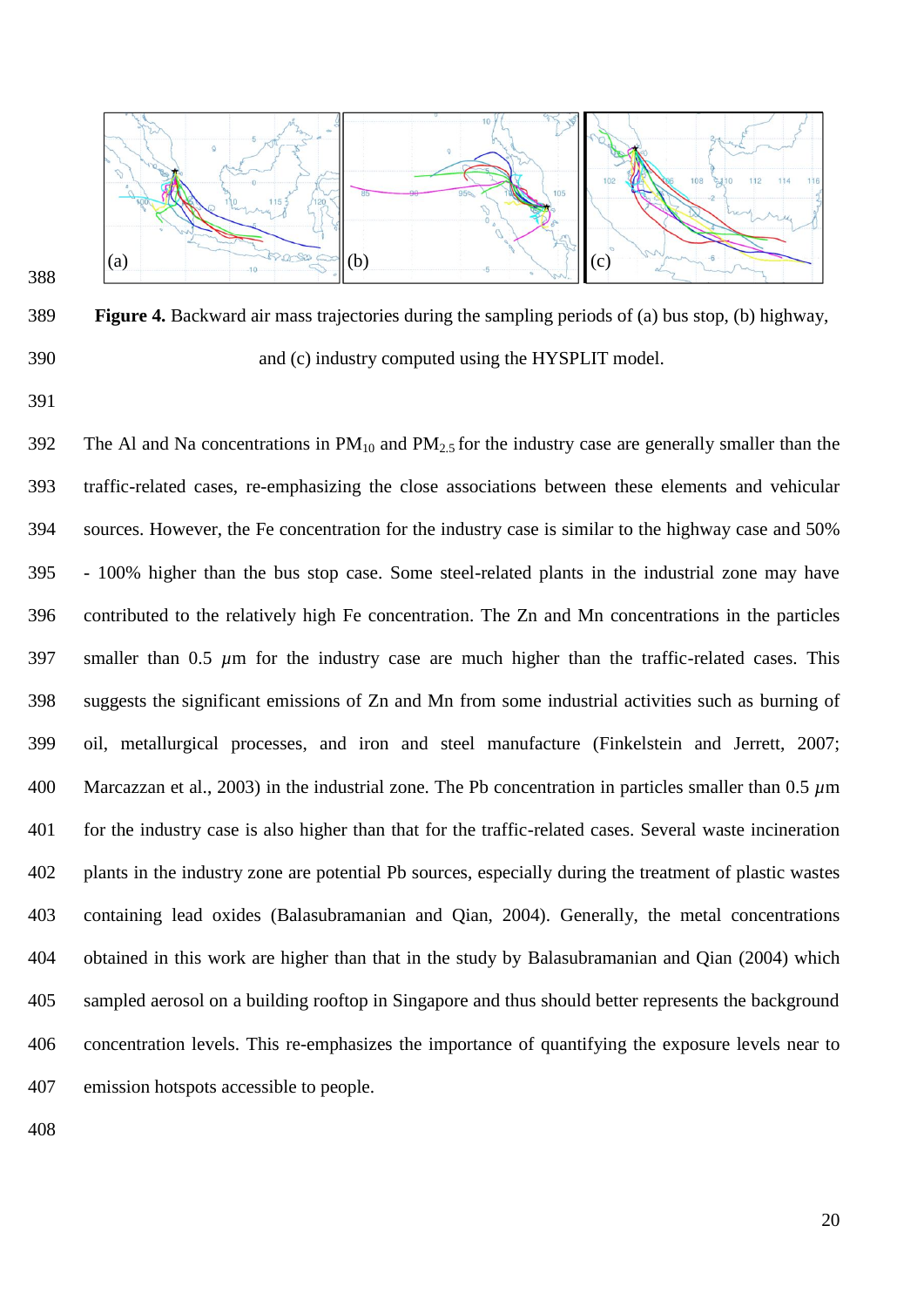409 The cases of bus stop and highway have significantly higher concentrations of  ${SO_4}^2$  than the case of 410 industry in particles smaller than 0.25 *µ*m, suggesting more significant influence of secondary 411 aerosols towards the traffic-related cases. The concentration of  $SO_4^2$  in PM<sub>2.5</sub> for the case of 412 highway is higher than that for the case of bus stop. According to the backward air mass trajectories, 413 as mentioned earlier, the highway case is influenced by the particles emitted from the forest and peat 414 fires in Sumatra (Figure 4) which served as one of the important sources of sulfate for Singapore, 415 especially during haze periods (Balasubramanian et al., 2003). This further confirms the effect of 416 biomass burning in Sumatra on the case of highway. The  $NO<sub>2</sub>$  concentrations in PM<sub>10</sub> vary from 417 around 70 ng/m<sup>3</sup> (bus stop) to 120 ng/m<sup>3</sup> (highway), which are consistent with the range of 418 particulate NO<sub>2</sub> levels in urban areas found earlier (NeiláCape, 1996). The particulate NO<sub>2</sub> is 419 related to the heterogeneous formation of atmospheric HONO onto particle surfaces under high 420 relative humidity conditions (Bigi et al., 2017)., The Cl concentrations in both  $PM_{10}$  and  $PM_{2.5}$  are 421 significantly higher than the Na concentrations for the case of industry, indicating the existence of 422 extra sources in addition to the common ones such as sea-salts and road salts. The waste incineration 423 plants are potential sources because the combustion of solid wastes, especially, plastic materials, 424 could produce significant amount of Cl (Vainikka et al., 2011). The concentration of Br in  $PM_{2.5}$  is 425 the highest for the case of highway followed by the cases of bus stop and industry, respectively. 426 Br is an important indicator of vehicular emissions (Chueinta et al., 2000) and thus, compared to the 427 bus stop, the higher traffic volume on the highway emits more Br<sup>-</sup>. In the industry zone, the 428 combustion of plastic materials in the waste incineration plants could also serve as a source of 429 Br<sup>-</sup> and Br<sup>-</sup> has been found in aerosol samples collected from the furnace and electrostatic 430 precipitator ash (Vainikka et al., 2011; Vainikka et al., 2013).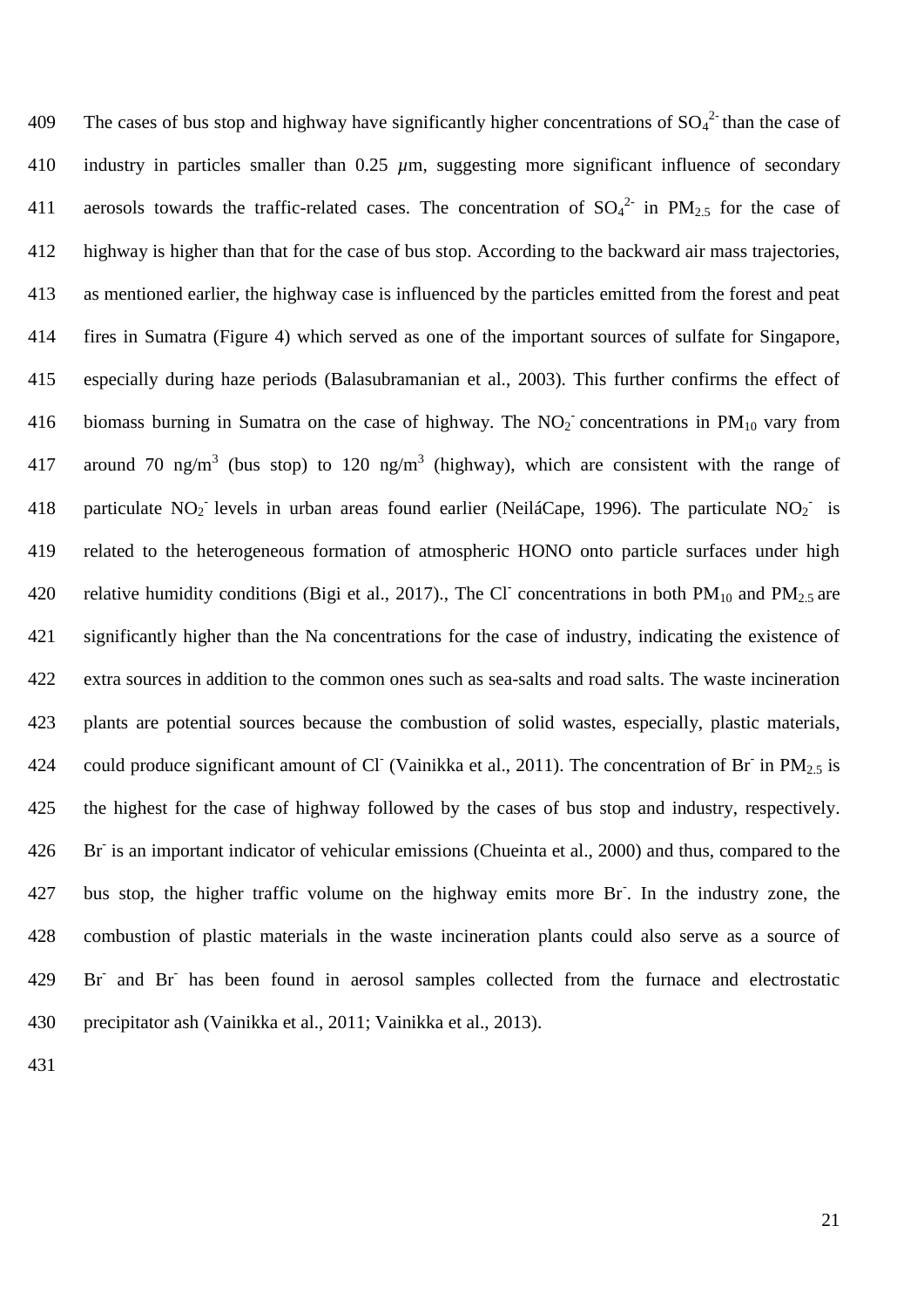## 432 3.3 Respiratory Deposition

 The particle mass distributions in the human respiratory system are shown in Table 5. Most of the particle mass penetrates deeply into the last stage of the respiratory system, i.e., the 5th and 4th stages for nanoparticles and microparticles, respectively. Particles of 0 - 0.25 *µ*m and 2.5 - 10.0 *µ*m account for around 74%, 74%, and 70% of the particles deposited onto the last stage for the three scenarios, respectively. Significant more nanoparticles deposit onto the first stage for a nasal breathing mode than an oral breathing mode, which indirectly causes 12% more nanoparticles to penetrate deeply to the last stage. Considering that the greatest health concern is related to the deposition of particles into the deep lung system (Cassee et al., 2002; Ferin et al., 1990), the nasal breathing mode serves to mitigate human exposure to aerosols. The breathing mode has insignificant influence on the deposition of microparticles. The daily particle deposition mass to the same respiratory stage is the highest for the industry scenario and is about 4 and 40 times of the scenarios of highway and bus stop, respectively while the particle deposition mass per unit time (i.e., deposition rate) simply corresponds to the airborne particle concentrations as listed in Table 3.

- 446
- 

447 **Table 5**. A comparison of daily particle mass deposition onto different stages of respiratory system 448 attributed to the exposure related to bus stop, highway, and industry, respectively.

|          | Particle size |                    |                | Stages $\overline{\mathbf{x}}$ |                 |                 |
|----------|---------------|--------------------|----------------|--------------------------------|-----------------|-----------------|
|          | $(\mu m)$     |                    | $\overline{c}$ | 3                              | 4               | 5               |
|          | $0 - 0.25$    | $254.3/0*$         | 0.6/0.7        | 9.1/10.4                       | 4.0/4.6         | 1835.2/2807.5   |
|          | $0.25 - 0.5$  | $82.1/0^{\dagger}$ | 0.08/0.09      | 0.8/0.9                        | 0.4/0.4         | 599.2/681.1     |
| Bus stop | $0.5 - 1.0$   | 21.0/0             | 0/0            | 0.1/0.1                        | 0.05/0.05       | 153.5/174.4     |
| (ng)     | $1.0 - 2.5$   | 0/0                | 0.4/0.4        | 0.1/0.1                        | 515.3/515.3     |                 |
|          | $2.5 - 10.0$  | 0/0                | 35.5/35.5      | 55.4/55.4                      | 1758.3/1758.3   |                 |
|          | $0 - 0.25$    | 2828.4/0.1         | 6.5/7.4        | 101.3/115.2                    | 45.0/51.2       | 20413.3/23220.5 |
|          | $0.25 - 0.5$  | 397.2/0            | 0.4/0.4        | 4.0/4.6                        | 1.8/2.0         | 2899.4/3295.7   |
| Highway  | $0.5 - 1.0$   | 473.9/0            | 0.3/0.3        | 2.5/2.8                        | 1.1/1.2         | 3467.2/3940.6   |
| (ng)     | $1.0 - 2.5$   | 0.2/0              | 5.4/5.4        | 1.3/1.3                        | 6506.8/6507.0   |                 |
|          | $2.5 - 10.0$  | 0.2/0              | 340.1/340.1    | 530.1/530.1                    | 16836.0/16836.2 |                 |
|          | $0 - 0.25$    | 8422.0/0.3         | 19.5/22.2      | 301.6/343.1                    | 134.0/152.4     | 60783.9/69143.0 |
| Industry | $0.25 - 0.5$  | 3016.8/0           | 2.8/3.2        | 30.5/34.7                      | 13.6/15.5       | 22021.0/25031.4 |
|          | $0.5 - 1.0$   | 855.2/0            | 0.5/0.5        | 4.4/5.0                        | 2.0/2.2         | 6256.5/7110.8   |
| (ng)     | $1.0 - 2.5$   | 0.6/0              | 18.4/18.4      | 4.5/4.5                        | 22010.4/22010.9 |                 |
|          | $2.5 - 10.0$  | 0.8/0              | 1142.8/1142.8  | 1780.9/1781.0                  | 56567.1/56567.8 |                 |

 $449$  \*: The values before and after the slash denote the nasal and oral inhalation cases, respectively.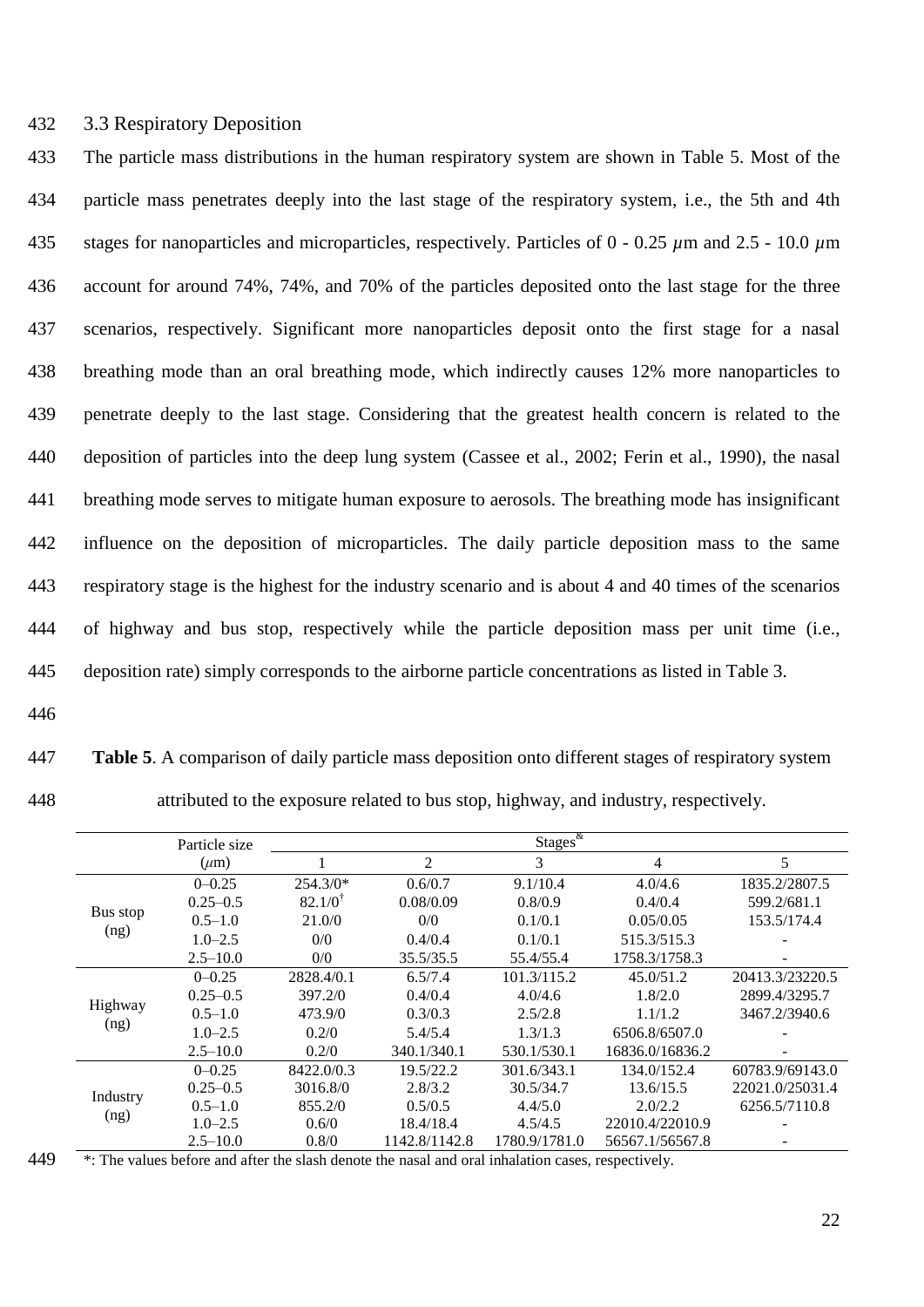†: The values are rounded to the first decimal place and the small difference of the total deposition mass between the nasal and oral inhalation cases is due to rounding error.

 $452 \&$ : Please note the difference in defining the respiratory stages between nanoparticles and microparticles based on the availability of the mathematical models (Figure 3). The stages 3 and 4 for nanoparticles are approximate to the stage 3 for microparticles.

 Table 6 lists the daily mass deposition of selected elements onto different stages of the respiratory system attributed to the exposure related to bus stop, highway, and industry, respectively. Corresponding to the mass deposition patterns, most of the mass of the elements also penetrate deeply into the human respiratory system. The highway and industry scenarios correspond to a significant amount of Cr and Ni deposition deep in the lung system per day. It is worth noting that the accumulation of Cr and Ni in lung tumors may contribute to the development of lung cancer (Kuo et al., 2006). The deposition rate of Cr is the highest for the case of highway, which is about double of both the bus stop and industry cases, while the deposition rate of Ni for the case of bus stop is about double of that of highway and industry. The daily deposition rates of Cr and Ni in the lung region were 170 and 220 ng/day, and 55 and 140 ng/day for the highway and industry exposure scenarios, respectively. The industry scenario also corresponds to a significant amount of Mn deposition, with a deposition rate around one order of magnitude higher than that for the cases of bus stop and highway. The industry scenario corresponds to the highest amount of Pb deposition followed by the scenarios of highway and bus stop, respectively, whereas the deposition rate is the highest for the highway case followed by the cases of bus stop and industry, respectively.

- 
- **Table 6**. A comparison of the daily mass deposition of selected elements onto different stages of respiratory system attributed to the exposure related to bus stop, highway, and industry, respectively.

|          | Element              | <b>Stages</b> |           |           |           |  |  |
|----------|----------------------|---------------|-----------|-----------|-----------|--|--|
|          |                      |               | -         |           |           |  |  |
| Bus stop | r he<br>$\mathbf{L}$ | .02/0         | 0.01/0.01 | 0.06/0.06 | 8.57/9.58 |  |  |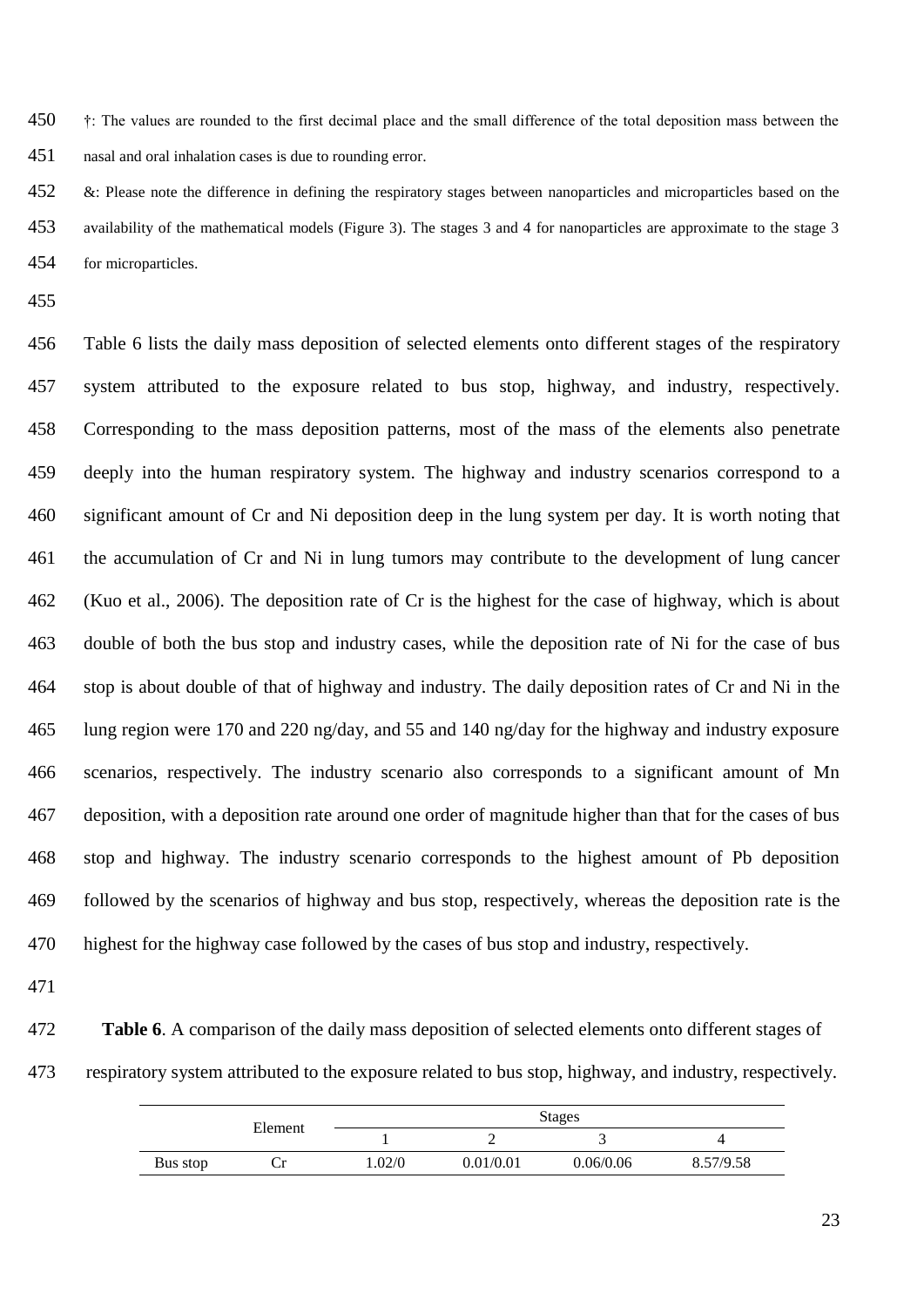| (ng)             | Mn        | 0.04/0  | 0/0       | 0.01/0.01 | 0.79/0.83     |
|------------------|-----------|---------|-----------|-----------|---------------|
|                  | Ni        | 0.93/0  | 0.03/0.03 | 0.07/0.07 | 10.97/11.91   |
|                  | Pb        | 0.20/0  | 0.03/0.03 | 0.05/0.05 | 3.75/3.95     |
|                  | <b>Se</b> | 0/0     | 0/0       | 0/0       | 0.05/0.05     |
|                  | Cr        | 14.24/0 | 0.52/0.53 | 1.24/1.31 | 163.05/177.22 |
|                  | Mn        | 1.99/0  | 0.63/0.63 | 1.03/1.04 | 50.00/51.98   |
| Highway<br>(ng)  | Ni        | 5.81/0  | 0.22/0.23 | 0.50/0.52 | 52.99/58.78   |
|                  | Pb        | 2.27/0  | 0.46/0.46 | 0.79/0.80 | 43.78/46.04   |
|                  | <b>Se</b> | 0/0     | 0.05/0.05 | 0.07/0.07 | 2.37/2.37     |
|                  | Cr        | 25.75/0 | 0.52/0.52 | 1.98/2.16 | 214.00/239.60 |
|                  | Mn        | 99.66/0 | 0.88/0.90 | 5.08/5.64 | 771.38/870.45 |
| Industry<br>(ng) | Ni        | 10.37/0 | 0.88/0.88 | 1.71/1.77 | 137.62/147.94 |
|                  | Pb        | 8.32/0  | 0.28/0.28 | 0.73/0.78 | 79.20/87.48   |
|                  | Se        | 0.35/0  | 0.04/0.04 | 0.08/0.09 | 6.79/7.15     |

474  $*$ : The values before and after the slash denote the nasal and oral inhalation cases, respectively.

475 †: The values are rounded to the second decimal place and the small difference of the total deposition mass between the 476 nasal and oral inhalation cases is due to rounding error.

477

#### 478 3.4 HRA

 The HRA results are listed in Table 7. The HRA results show that most of the elements have the non-480 carcinogenic and carcinogenic risks being within the accepted limits (HQ=1 and ELCR=1×10<sup>-6</sup>). Generally, the industry exposure scenario has the highest health risk followed by the highway and bus stop scenarios, respectively. Cr poses a potential carcinogenic risk in all the scenarios with the 483 ELCR ranging from  $2.1 \times 10^{-5}$  to  $9.8 \times 10^{-4}$ . The major sources of Cr include industrial emissions (e.g., tanning processes), petroleum refining related fuel combustion, and vehicular sources (Sabin and Schiff, 2008) which should be focused during the design and implementation of effective Cr control measures. The non-carcinogenic risk of Mn in the industry scenario is approaching the acceptable limit because the existence of various significant emission sources (burning of oil, metallurgical factories, iron and steel manufacture, and traffic sources) (Abbott, 1987; Finkelstein and Jerrett, 2007) in the industrial zone. Both Ni and Mn may pose a potential non-carcinogenic risk for people who are involved with all the three exposure scenarios (i.e. people who commute by public transport and work in the industrial zone with home alongside highways) in addition to the carcinogenic risk by Cr.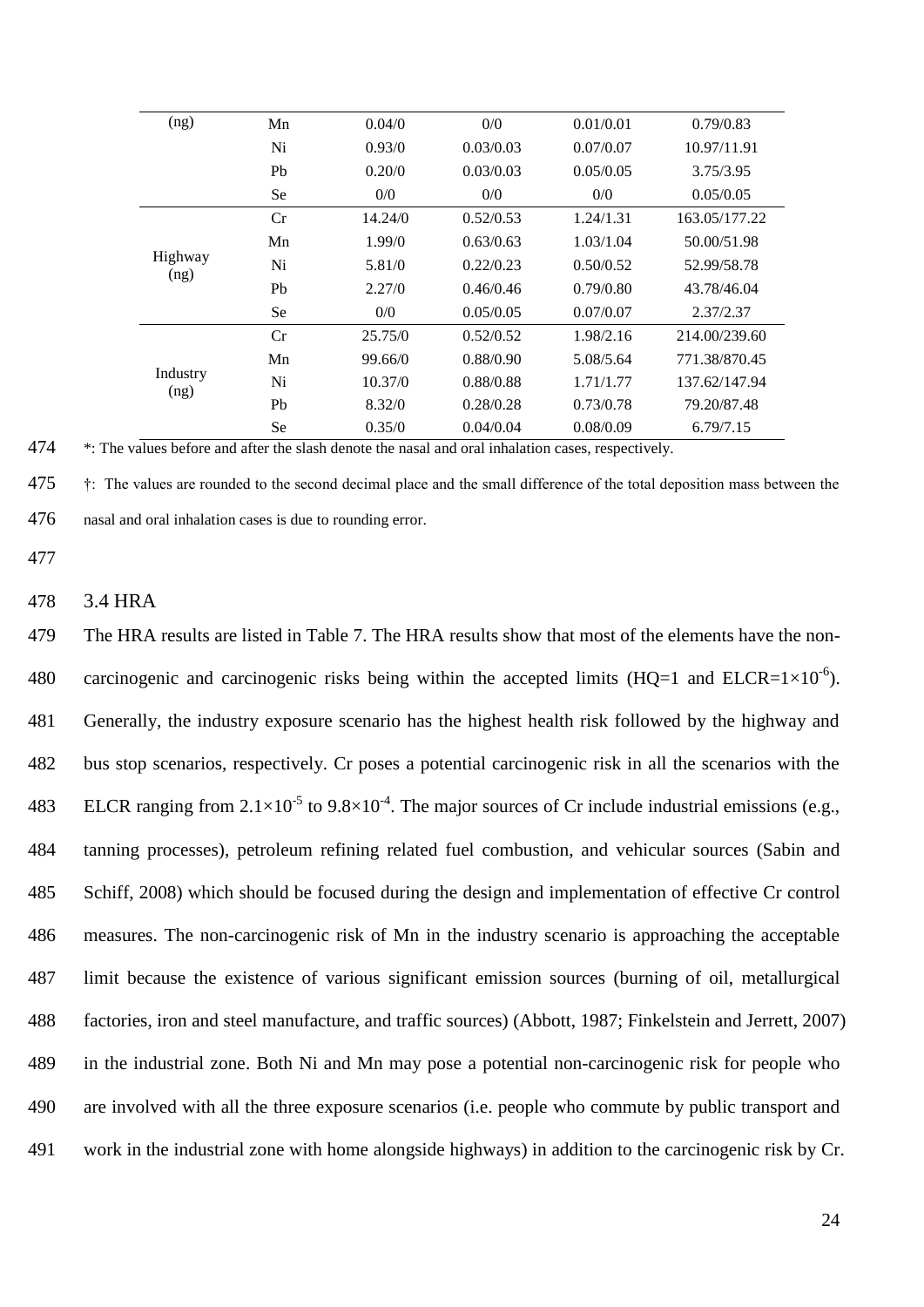- 492 And the risk is mainly accounted for by the highway and industry exposure. Measures such as 493 applying air purifiers at homes and reducing the penetration of outdoor particles by closing windows 494 may serve to mitigate the human inhalation exposure to the particles.
- 495

496 **Table 7**. Health risks for the inhalation exposure to the selected elements attributed to bus stop, 497 highway, and industry, respectively.

| ingnway, and muustry, respect |  |  |
|-------------------------------|--|--|
|                               |  |  |

|    | Bus stop             |                      | Highway              |                          | Industry             |                          |
|----|----------------------|----------------------|----------------------|--------------------------|----------------------|--------------------------|
|    | $HQ*$                | $ELCR*$              | HQ                   | <b>ELCR</b>              | H0                   | <b>ELCR</b>              |
| Сr | $5.8\times10^{-3}$   | $2.1 \times 10^{-5}$ | $1.5\times10^{-1}$   | $5.6 \times 10^{-4}$     | $1.4 \times 10^{-1}$ | $9.8\times10^{-4}$       |
| Mn | $1.2\times10^{-3}$   |                      | $1.2\times10^{-1}$   | $\overline{\phantom{a}}$ | $9.8 \times 10^{-1}$ | $\overline{\phantom{0}}$ |
| Ni | $5.7 \times 10^{-2}$ | $8.3\times10^{-8}$   | $4.2 \times 10^{-1}$ | $6.0\times10^{-7}$       | $6.8\times10^{-1}$   | $1.1 \times 10^{-6}$     |
| Pb | $1.4\times10^{-3}$   | $1.4 \times 10^{-9}$ | $2.4 \times 10^{-2}$ | $2.5 \times 10^{-8}$     | $2.6 \times 10^{-2}$ | $4.5 \times 10^{-8}$     |
| Se | $2.0\times10^{-7}$   |                      | $1.6\times10^{-5}$   | -                        | $2.4 \times 10^{-5}$ | -                        |

<sup>498</sup>  $*$  The acceptable risk limits for HQ and ELCR are 1 and  $1 \times 10^{-6}$ , respectively.

499

## 500 **4 Conclusions**

 In this work, we evaluate the particulate exposure related to several emission hotspots, i.e., bus stop, highway, and industry in a hot and humid tropical city, Singapore. The industry case had higher number of particles than the bus stop and highway cases in the range between 0.25 and 0.65 *µ*m and 504 2.5 and 32  $\mu$ m, respectively, while the highway case had higher number of particles than the bus stop 505 case in the range between 0.5 and 1.0  $\mu$ m and 5.0 and 32  $\mu$ m, respectively. The PM<sub>2.5</sub> and PM<sub>10</sub> mass concentrations for the industry case are around 30% and 40% higher than the cases of bus stop and highway, respectively. Al, Fe, Na, and Zn are the most abundant inorganic elements in PM for the traffic-related cases, while Zn, Mn, Fe, and Pb are abundant for the industry case. The respiratory deposition modeling shows that particles of 0 - 0.25 *µ*m and 2.5 - 10.0 *µ*m account for around 74%, 74%, and 70% of the particles deposited onto the last stages of the respiratory system. The deposition rate of Cr is the highest for the case of highway, which is about double of the cases of bus stop and industry, while the deposition rate of Ni for the case of bus stop is about double of that of highway and industry. The industry scenario also corresponds to a significant amount of Mn deposition, with a deposition rate around one order of magnitude higher than that for the cases of bus stop and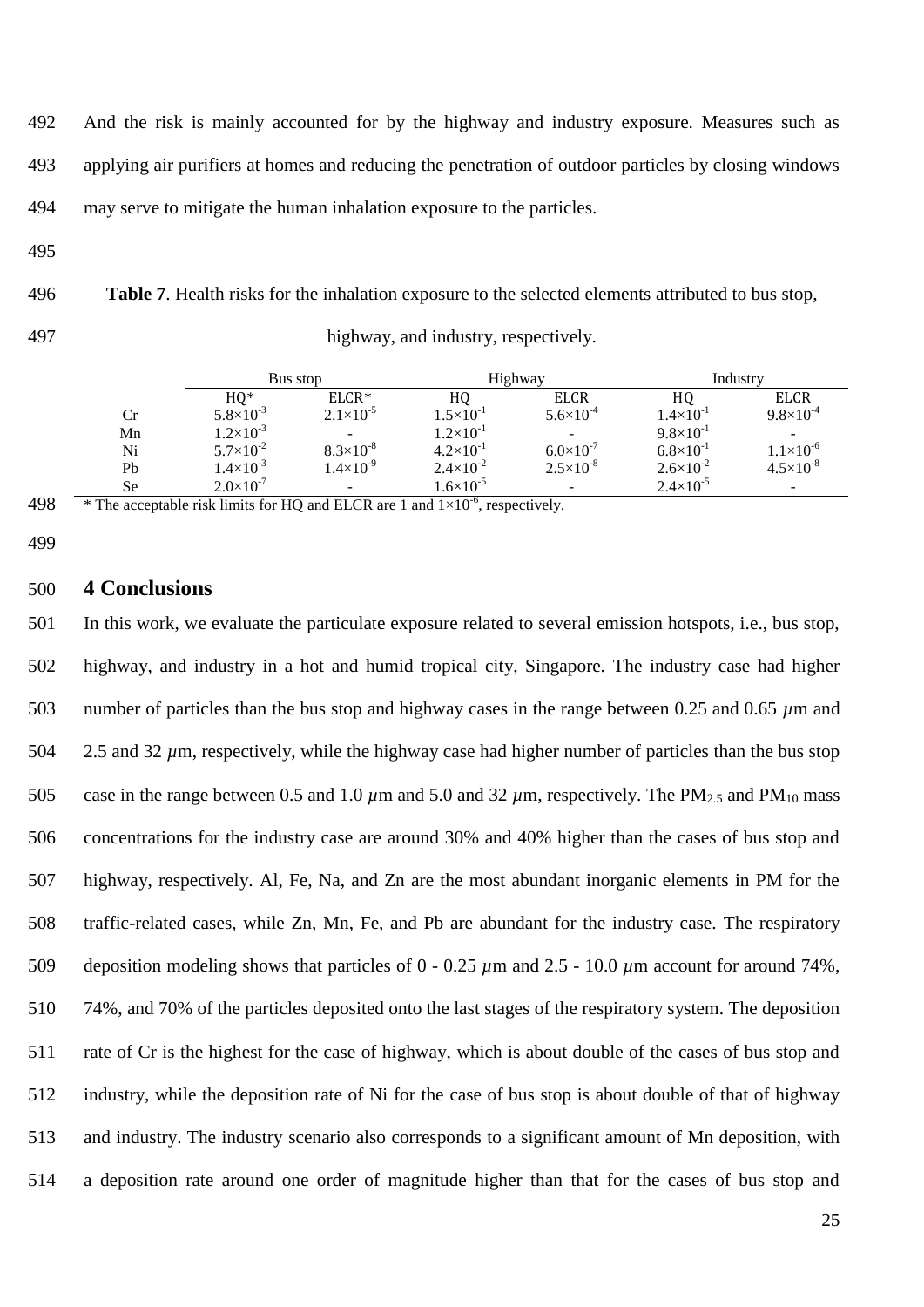highway. Health risk assessment shows that Cr poses a potential carcinogenic risk in all the scenarios. Both Ni and Mn may pose a potential non-carcinogenic risk for people who are involved with all the three exposure scenarios. **Acknowledgement** This research program is funded by the National Research Foundation (NRF), Prime Minister's Office, Singapore under its Campus for Research Excellence and Technological Enterprise (CREATE) program. **Appendix A. Supplementary Material** Additional Data could be found in the Supplementary Material. **REFERENCES** Abbott, P.J. Methylcyclopentadienyl manganese tricarbonyl (MMT) in petrol: the toxicological issues. Sci. Total Environ. 1987;67:247-255. Amato, F.; Viana, M.; Richard, A.; Furger, M.; Prévôt, A.; Nava, S.; Lucarelli, F.; Bukowiecki, N.; Alastuey, A.; Reche, C. Size and time-resolved roadside enrichment of atmospheric particulate pollutants. Atmos. Chem. Phys. 2011;11:2917-2931. Atkinson, R.W.; Ross Anderson, H.; Sunyer, J.; Ayres, J.; Baccini, M.; Vonk, J.M.; Boumghar, A.; Forastiere, F.; Forsberg, B.; Touloumi, G. Acute effects of particulate air pollution on respiratory admissions: results from APHEA 2 project. Am. J. Resp. Crit. Care Med. 2001;164:1860-1866. Balásházy, I.; Hofmann, W.; Heistracher, T. Local particle deposition patterns may play a key role in the development of lung cancer. J. Appl. Physiol. 2003;94:1719-1725. Balasubramanian, R.; Lee, S.S. Characteristics of indoor aerosols in residential homes in urban locations: a case study in Singapore. J. Air Waste Manag. Assoc. 2007;57:981-990. Balasubramanian, R.; Qian, W. Characterization and source identification of airborne trace metals in

Singapore. J. Environ. Monit. 2004;6:813-818.

 Balasubramanian, R.; Qian, W.B.; Decesari, S.; Facchini, M.; Fuzzi, S. Comprehensive 544 characterization of  $PM_{2.5}$  aerosols in Singapore. J. Geophys Res. 2003;108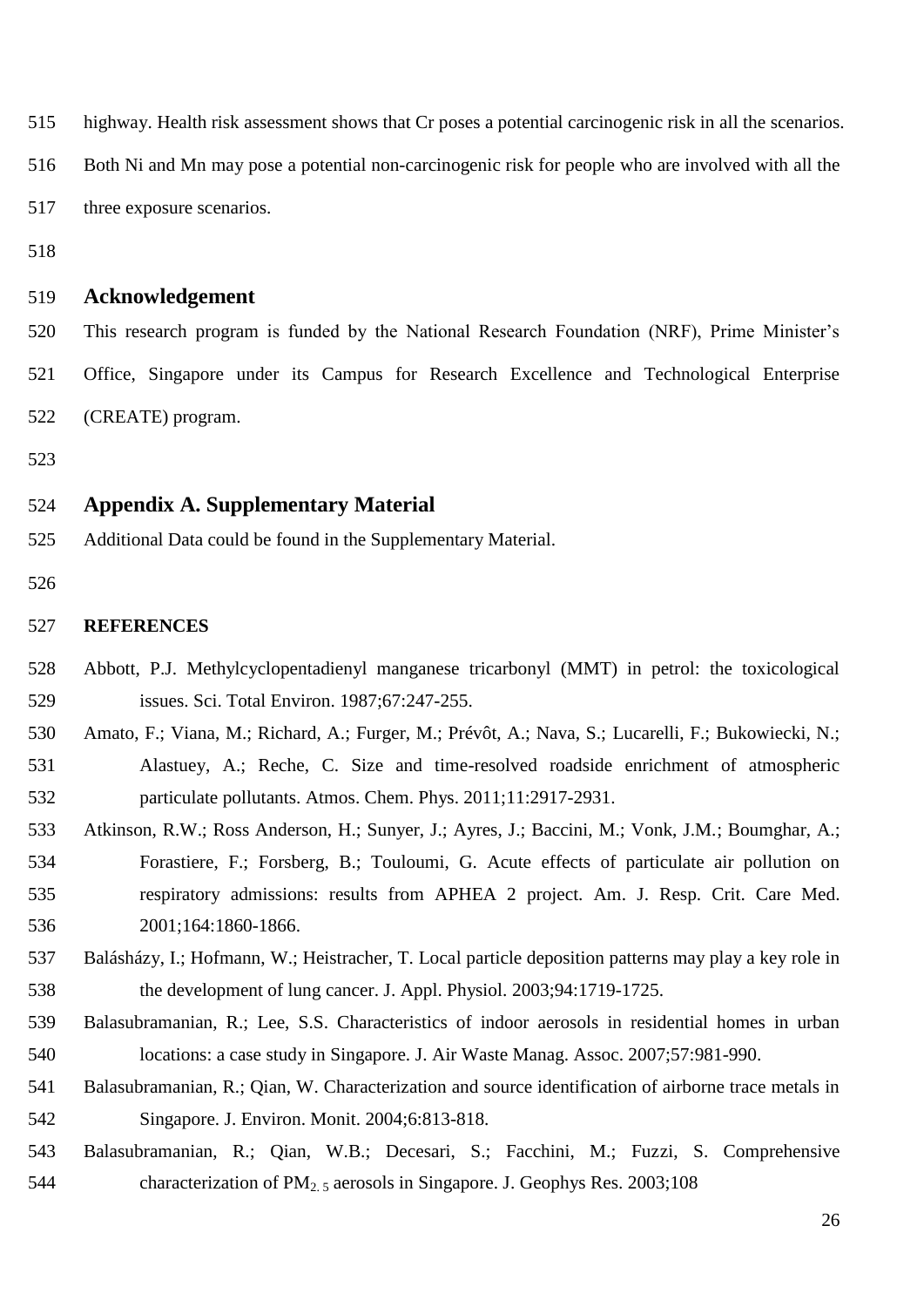- Batterman, S.; Du, L.; Mentz, G.; Mukherjee, B.; Parker, E.; Godwin, C.; Chin, J.Y.; O'toole, A.; Robins, T.; Rowe, Z. Particulate matter concentrations in residences: an intervention study evaluating stand-alone filters and air conditioners. Indoor Air 2012;22:235-252.
- Beevers, S.D.; Carslaw, D.C. The impact of congestion charging on vehicle emissions in London. Atmos. Environ. 2005;39:1-5.
- 550 Bell, M.L.; Dominici, F.; Ebisu, K.; Zeger, S.L.; Samet, J.M. Spatial and temporal variation in PM<sub>2.5</sub> chemical composition in the United States for health effects studies. Environ. Health Perspect. 2007:989-995.
- Betha, R.; Behera, S.N.; Balasubramanian, R. 2013 Southeast Asian smoke haze: fractionation of particulate-bound elements and associated health risk. Environ. Sci. Technol. 2014;48:4327- 4335.
- Bigi, A.; Bianchi, F.; De Gennaro, G.; Di Gilio, A.; Fermo, P.; Ghermandi, G.; Prévôt, A.; Urbani, M.; Valli, G.; Vecchi, R. Hourly composition of gas and particle phase pollutants at a central urban background site in Milan, Italy. Atmos. Res. 2017;186:83-94.
- Cassee, F.R.; Muijser, H.; Duistermaat, E.; Freijer, J.J.; Geerse, K.B.; Marijnissen, J.C.; Arts, J.H. Particle size-dependent total mass deposition in lungs determines inhalation toxicity of cadmium chloride aerosols in rats. Application of a multiple path dosimetry model. Arch. Toxicol. 2002;76:277-286.
- Chan, T.L.; Schreck, R.M.; Lippmann, M. Effect of the laryngeal jet on particle deposition in the human trachea and upper bronchial airways. J. Aerosol Sci. 1980;11:447-459.
- Charron, A.; Harrison, R.M.; Quincey, P. What are the sources and conditions responsible for 566 exceedences of the 24h  $PM_{10}$  limit value (50 $\mu$ gm<sup>-3</sup>) at a heavily trafficked London site? Atmos. Environ. 2007;41:1960-1975.
- Cheng, Y.; Engling, G.; He, K.-B.; Duan, F.-K.; Ma, Y.-L.; Du, Z.-Y.; Liu, J.-M.; Zheng, M.; Weber, R.J. Biomass burning contribution to Beijing aerosol. Atmos. Chem. Phys. 2013;13:7765- 7781.
- Cheng, Y.S. Aerosol deposition in the extrathoracic region. Aerosol Sci. Technol. 2003;37:659-671.
- Chueinta, W.; Hopke, P.K.; Paatero, P. Investigation of sources of atmospheric aerosol at urban and suburban residential areas in Thailand by positive matrix factorization. Atmos. Environ. 2000;34:3319-3329.
- Cohen, B.; Asgharian, B. Deposition of ultrafine particles in the upper airways: an empirical analysis. J. Aerosol Sci. 1990;21:789-797.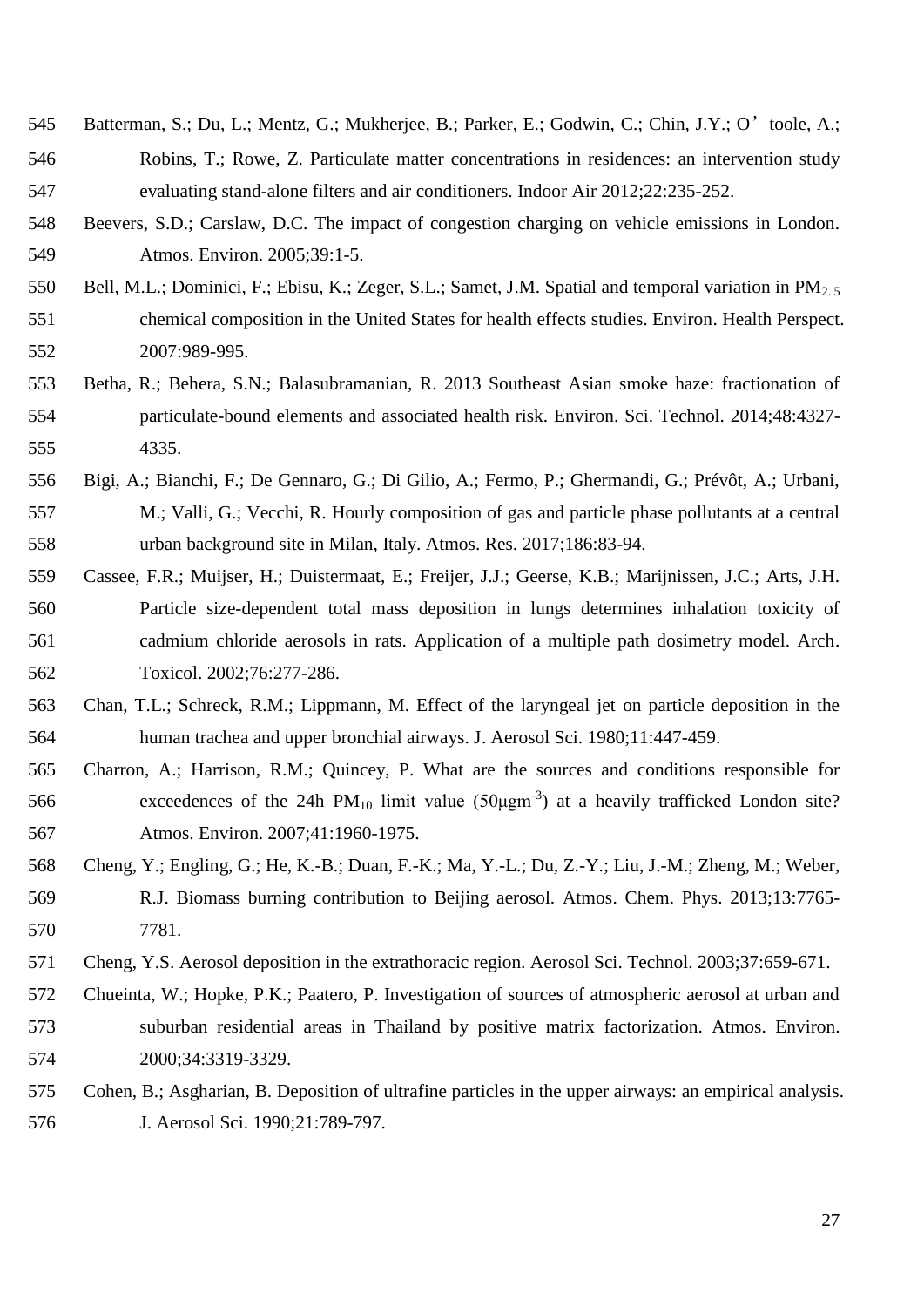- Councell, T.B.; Duckenfield, K.U.; Landa, E.R.; Callender, E. Tire-wear particles as a source of zinc to the environment. Environ. Sci. Technol. 2004;38:4206-4214.
- Dallmann, T.R.; Onasch, T.B.; Kirchstetter, T.W.; Worton, D.R.; Fortner, E.; Herndon, S.; Wood, E.; Franklin, J.; Worsnop, D.; Goldstein, A. Characterization of particulate matter emissions from on-road gasoline and diesel vehicles using a soot particle aerosol mass spectrometer.
- Atmos. Chem. Phys. 2014;14:7585-7599.
- Donaldson, K.; Stone, V.; Seaton, A.; MacNee, W. Ambient particle inhalation and the cardiovascular system: potential mechanisms. Environ. Health Perspect. 2001;109:523.
- EPA USA. Risk Assessment Guidance for Superfund Volume I: Human Health Evaluation Manual (Part F, Supplemental Guidance for Inhalation Risk Assessment): https://www.epa.gov/risk/risk-assessment-guidance-superfund-rags-part-f; [accessed at Dec/19/2016].
- EPA USA. Regional Screening Levels (RSLs) Generic Tables (May 2016): https://www.epa.gov/risk/regional-screening-levels-rsls-generic-tables-may-2016; [accessed at Dec/19/2016].
- Ferin, J.; Oberdörster, G.; Penney, D.; Soderholm, S.; Gelein, R.; Piper, H. Increased pulmonary toxicity of ultrafine particles? I. Particle clearance, translocation, morphology. J. Aerosol Sci. 1990;21:381-384.
- Finkelstein, M.M.; Jerrett, M. A study of the relationships between Parkinson's disease and markers of traffic-derived and environmental manganese air pollution in two Canadian cities. Environ. Res. 2007;104:420-432.
- Franklin, M.; Koutrakis, P.; Schwartz, J. The role of particle composition on the association between 599 PM<sub>2.5</sub> and mortality. Epidemiology 2008;19:680.
- Fujii, Y.; Kawamoto, H.; Tohno, S.; Oda, M.; Iriana, W.; Lestari, P. Characteristics of carbonaceous aerosols emitted from peatland fire in Riau, Sumatra, Indonesia (2): identification of organic compounds. Atmos. Environ. 2015;110:1-7.
- 603 Furusjö, E.; Sternbeck, J.; Cousins, A.P. PM<sub>10</sub> source characterization at urban and highway roadside locations. Sci. Total Environ. 2007;387:206-219.
- Harrison, R.M.; Beddows, D.C.; Dall'Osto, M. PMF analysis of wide-range particle size spectra collected on a major highway. Environ. Sci. Technol. 2011;45:5522-5528.
- Hwang, I.; Hopke, P.K.; Pinto, J.P. Source apportionment and spatial distributions of coarse particles during the regional air pollution study. Environ. Sci. Technol. 2008;42:3524-3530.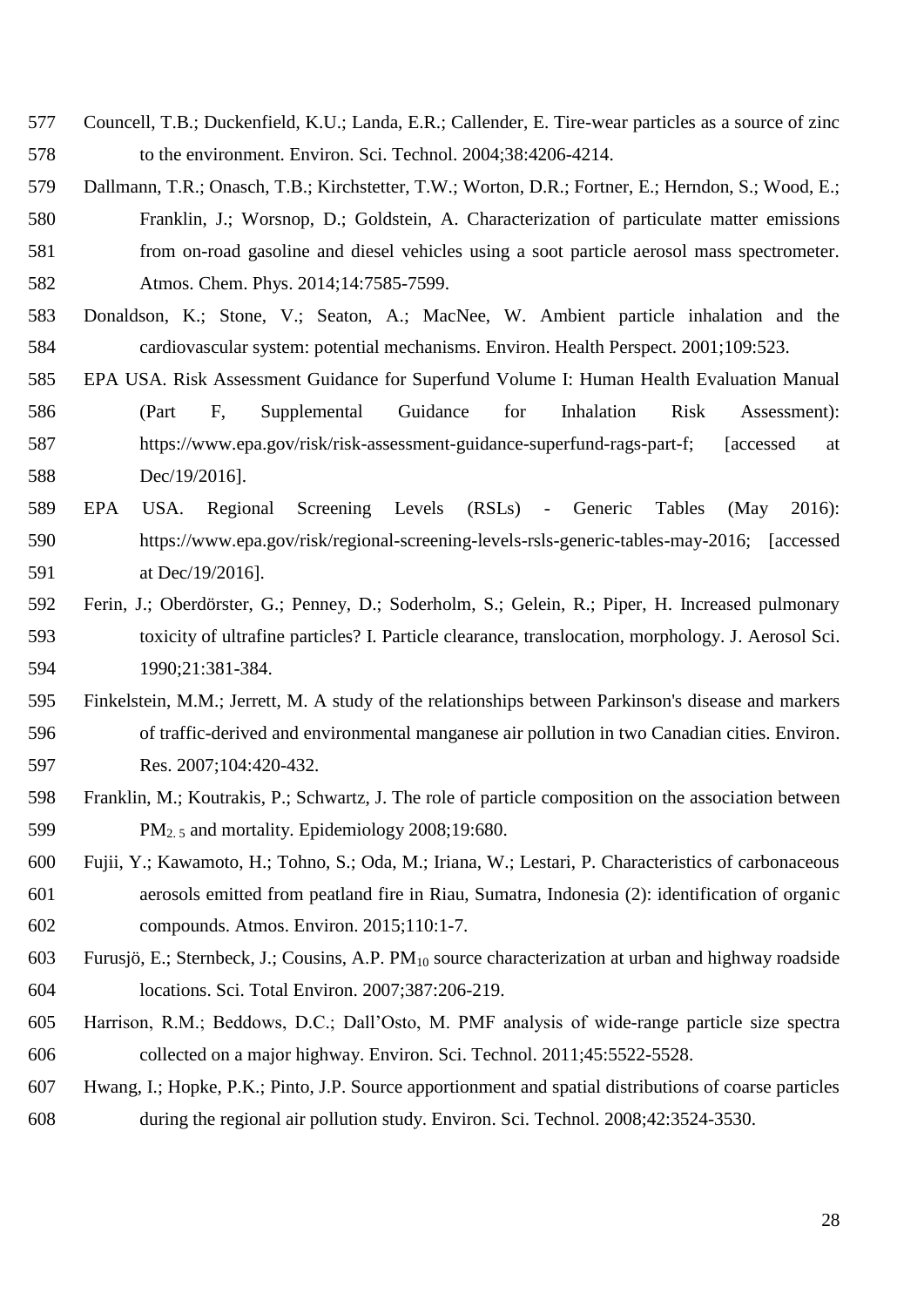- IARC, International Agency for Research on Cancer. IARC monographs on the evaluation of carcinogenic risks to humans: http://monographs.iarc.fr/ENG/Classification/; [Accessed at Dec/19/2016 ].
- Järup, L. Hazards of heavy metal contamination. Br. Med. Bull. 2003;68:167-182.
- Khan, M.; Latif, M.T.; Saw, W.; Amil, N.; Nadzir, M.; Sahani, M.; Tahir, N.; Chung, J. Fine particulate matter in the tropical environment: monsoonal effects, source apportionment, and health risk assessment. Atmos. Chem. Phys. 2016;16:597-617.
- Khan, M.F.; Latif, M.T.; Amil, N.; Juneng, L.; Mohamad, N.; Nadzir, M.S.M.; Hoque, H.M.S. Characterization and source apportionment of particle number concentration at a semi-urban tropical environment. Environ. Sci. Pollut. Res. 2015;22:13111-13126.
- Kim, C.S.; Fisher, D.M. Deposition characteristics of aerosol particles in sequentially bifurcating airway models. Aerosol Sci. Technol. 1999;31:198-220.
- Kim, C.S.; Iglesias, A.J. Deposition of inhaled particles in bifurcating airway models: I. Inspiratory deposition. J. Aerosol Med. 1989;2:1-14.
- Kleinstreuer, C.; Zhang, Z. Airflow and particle transport in the human respiratory system. Annu. Rev. Fluid Mech. 2010;42:301-334.
- Kuo, C.-Y.; Wong, R.-H.; Lin, J.-Y.; Lai, J.-C.; Lee, H. Accumulation of chromium and nickel metals in lung tumors from lung cancer patients in Taiwan. J. Toxicol. Environ. Health Part A 2006;69:1337-1344.
- Liao, D.; Creason, J.; Shy, C.; Williams, R.; Watts, R.; Zweidinger, R. Daily variation of particulate air pollution and poor cardiac autonomic control in the elderly. Environ. Health Perspect. 1999;107:521.
- Lin, C.-C.; Chen, S.-J.; Huang, K.-L.; Hwang, W.-I.; Chang-Chien, G.-P.; Lin, W.-Y. Characteristics of metals in nano/ultrafine/fine/coarse particles collected beside a heavily trafficked road. Environ. Sci. Technol. 2005;39:8113-8122.
- LTA. Singapore Land Transport: Statistics In Brief 2015. Land Transport Authority, Singapore. . 2015: https://www.lta.gov.sg/content/ltaweb/en/publications-and-research.html; [accessed at Dec/1/2016].
- 637 Marcazzan, G.; Ceriani, M.; Valli, G.; Vecchi, R. Source apportionment of  $PM_{10}$  and  $PM_{2.5}$  in Milan (Italy) using receptor modelling. Sci. Total Environ. 2003;317:137-147.
- Maykut, N.N.; Lewtas, J.; Kim, E.; Larson, T.V. Source apportionment of PM2.5 at an urban IMPROVE site in Seattle, Washington. Environ. Sci. Technol. 2003;37:5135-5142.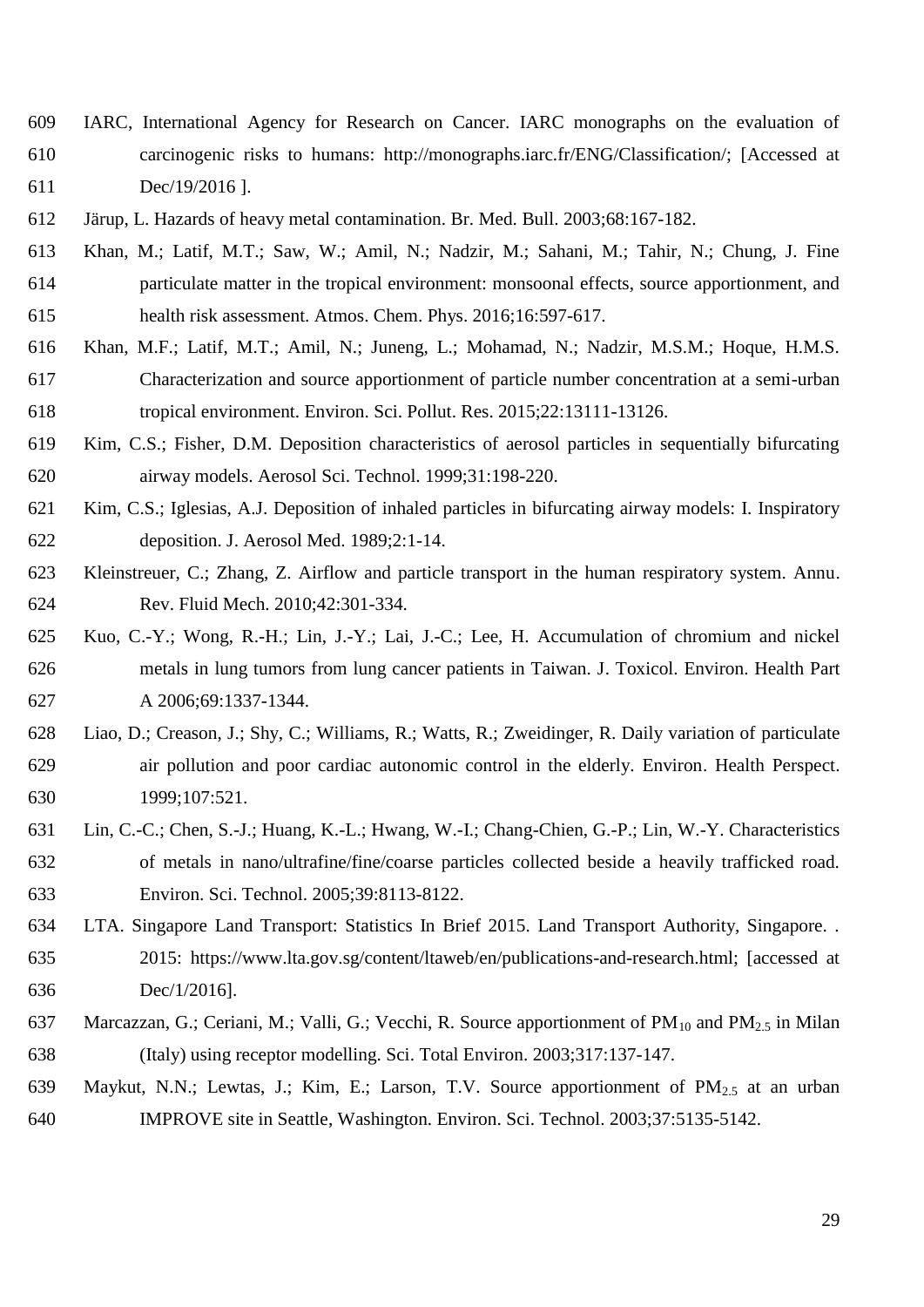- Morawska, L.; Ristovski, Z.; Jayaratne, E.; Keogh, D.U.; Ling, X. Ambient nano and ultrafine particles from motor vehicle emissions: Characteristics, ambient processing and implications on human exposure. Atmos. Environ. 2008;42:8113-8138.
- Mustaffa, N.I.H.; Latif, M.T.; Ali, M.M.; Khan, M.F. Source apportionment of surfactants in marine aerosols at different locations along the Malacca Straits. Environ. Sci. Pollut. Res. 2014;21:6590-6602.
- NeiláCape, J. Nitrous acid and nitrite in the atmosphere. Chem. Soc. Rev. 1996;25:361-369.
- Nel, A. Air pollution-related illness: effects of particles. Science 2005;308:804-806.
- Norris, G.; YoungPong, S.N.; Koenig, J.Q.; Larson, T.V.; Sheppard, L.; Stout, J.W. An association between fine particles and asthma emergency department visits for children in Seattle. Environ. Health Perspect. 1999;107:489.
- Oanh, N.K.; Kongpran, J.; Hang, N.; Parkpian, P.; Hung, N.; Lee, S.-B.; Bae, G.-N. Characterization 653 of gaseous pollutants and  $PM<sub>2.5</sub>$  at fixed roadsides and along vehicle traveling routes in Bangkok Metropolitan Region. Atmos. Environ. 2013;77:674-685.
- Robert, M.A.; Kleeman, M.J.; Jakober, C.A. Size and composition distributions of particulate matter emissions: Part 2-Heavy-duty diesel vehicles. J. Air Waste Manag. Assoc. 2007;57:1429- 1438.
- Sabin, L.D.; Schiff, K.C. Dry atmospheric deposition rates of metals along a coastal transect in southern California. Atmos. Environ. 2008;42:6606-6613.
- Salinas, S.V.; Chew, B.N.; Miettinen, J.; Campbell, J.R.; Welton, E.J.; Reid, J.S.; Liya, E.Y.; Liew, S.C. Physical and optical characteristics of the October 2010 haze event over Singapore: A photometric and lidar analysis. Atmos. Res. 2013;122:555-570.
- See, S.W.; Balasubramanian, R.; Rianawati, E.; Karthikeyan, S.; Streets, D.G. Characterization and source apportionment of particulate matter≤2.5 *µ*m in Sumatra, Indonesia, during a recent peat fire episode. Environ. Sci. Technol. 2007;41:3488-3494.
- Stein, A.; Draxler, R.; Rolph, G.; Stunder, B.; Cohen, M.; Ngan, F. NOAA's HYSPLIT atmospheric transport and dispersion modeling system. B. Am. Meteorol. Soc. 2015;96:2059-2077.
- Stone, E.; Schauer, J.; Quraishi, T.A.; Mahmood, A. Chemical characterization and source apportionment of fine and coarse particulate matter in Lahore, Pakistan. Atmos. Environ. 2010;44:1062-1070.
- 671 Tecer, L.H.; Alagha, O.; Karaca, F.; Tuncel, G.; Eldes, N. Particulate matter (PM<sub>2.5</sub>, PM<sub>10-2.5</sub>, and PM<sub>10</sub>) and children's hospital admissions for asthma and respiratory diseases: A bidirectional case-crossover study. J. Tox. Env. Health. 2008;71:512-520.